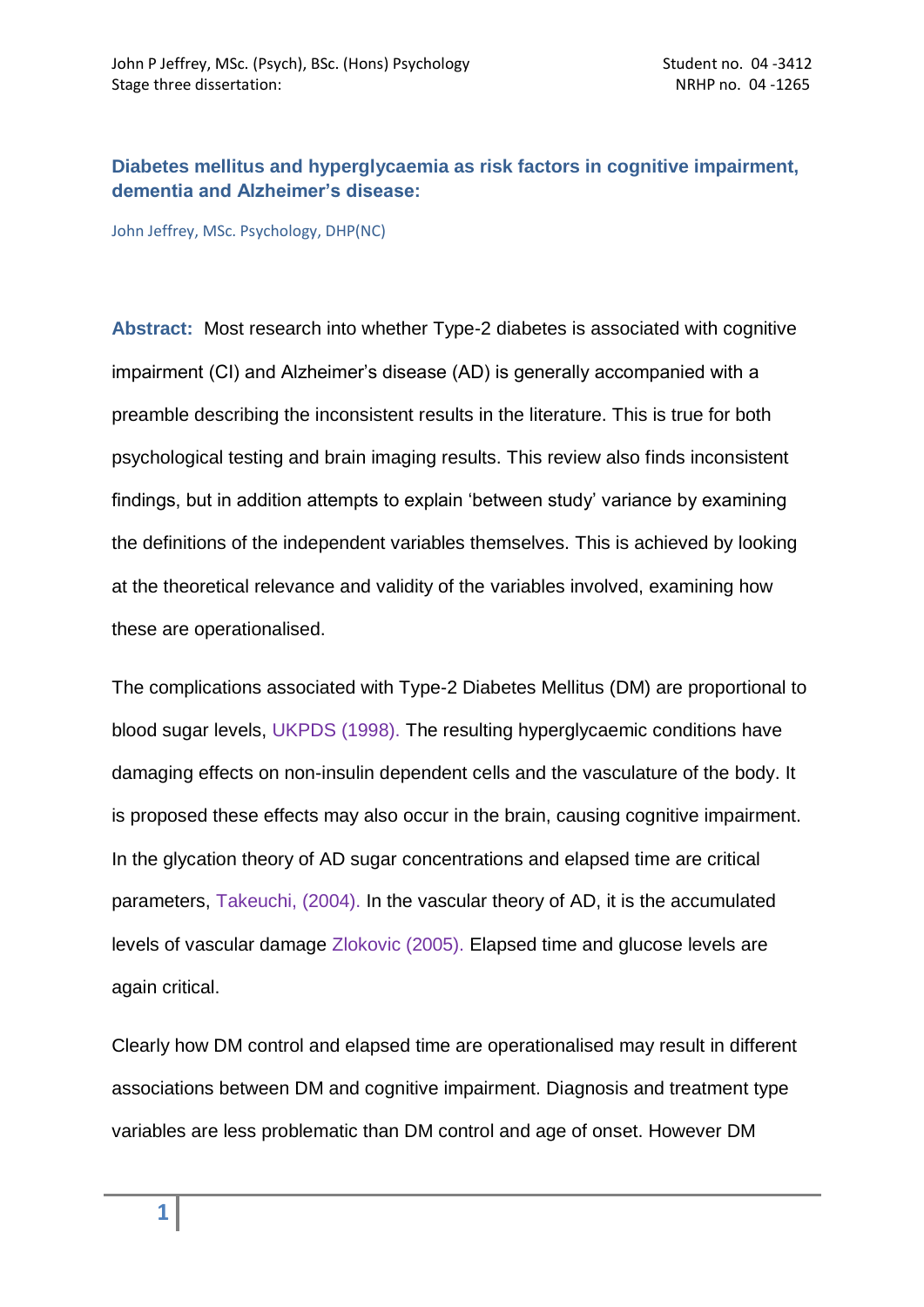sometimes goes undiagnosed or age of onset is not available, often HbA1c figures are not available.

Studies will be examined to see how these variables are treated and what conclusions were drawn. Generally, in this research, it is concluded that more recent studies are better designed and have a greater reliability but are systematically flawed if DM control and age of onset are not included as independent variables.

Good long term Blood Glucose (BG) control is important and is associated with long term health benefits. The psychological needs of people with diabetes are also increasingly recognised, as are the effects of various psychosocial stressors. The effects of psychosocial stress on BG, compliance, diet and exercise are considered with a view to evaluating therapeutic interventions including the use of hypnosis.

#### **Index**

- **Section 1: Introduction**
- **Section 2: Theoretical bases for neural ageing and neurodegenerative disease: protein glycation and vascular diseases.**
- **Section 3: Neuroscience: brain imaging**
- **Section 4: Epidemiological results: an analysis of the treatment of the diabetes variable.**
- **Section 5: Neuropsychology: normal ageing and psychopathology**
- **Section 6: Glycaemic control in diabetes**

**Section 7: Psychotherapeutic interventions and hypnosis**

**Section 8: Discussion** 

## **Section 9: Conclusions**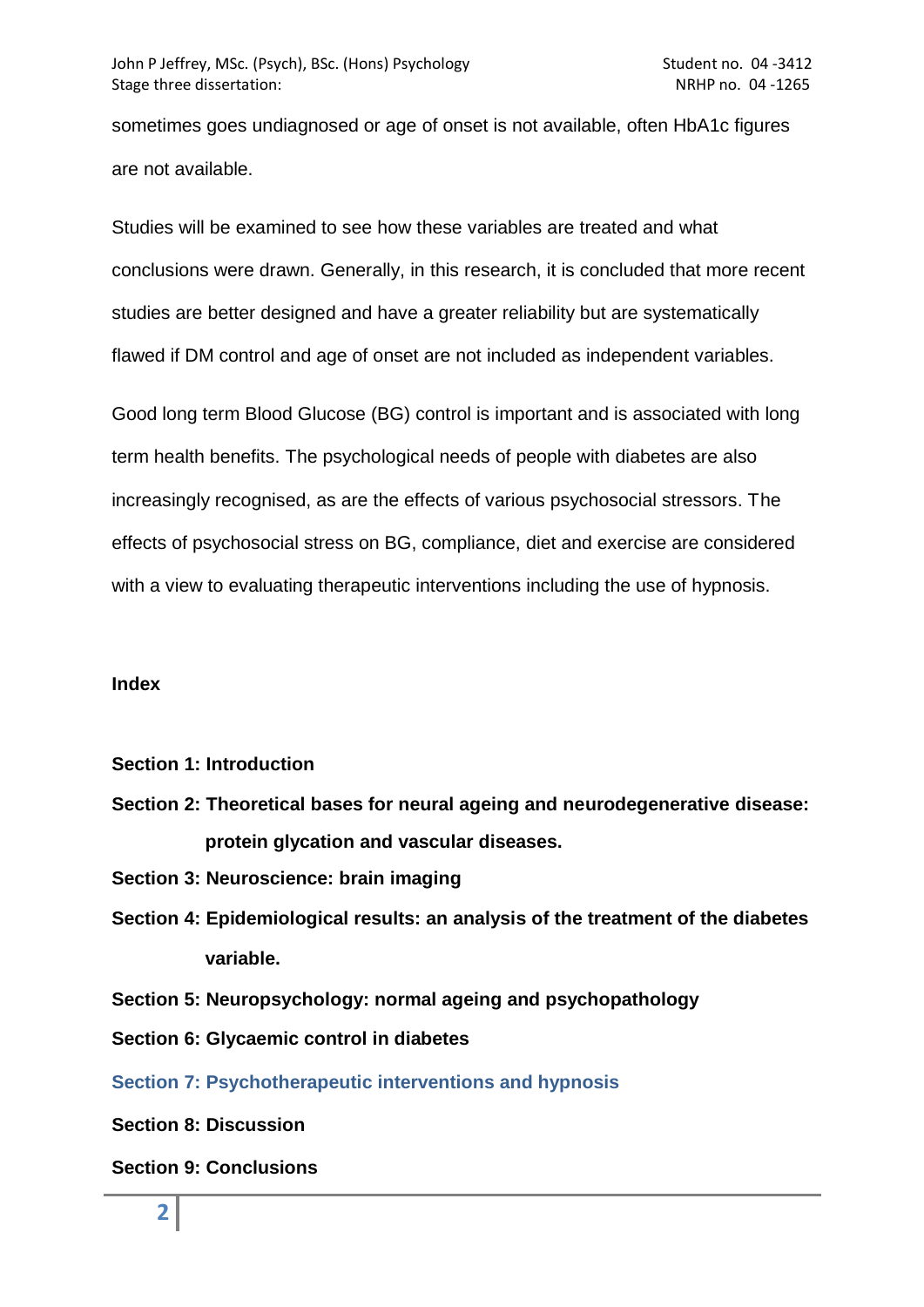# **Diabetes mellitus and hyperglycaemia as risk factors in cognitive impairment, dementia and Alzheimer's disease**

# **Section 1: Introduction**

**Alzheimer's disease (AD)** is a common type of dementia characterised by progressive forgetfulness and memory loss with end stage dependency and death. Normal ageing is often associated with similar if less dramatic cognitive deficits benignly associated with old age. **Type-2 diabetes mellitus (DM)** results from insufficient insulin or insulin resistance, reducing glucose transport into insulin dependent cells such as muscle and fat. Uncontrolled DM is associated with high blood glucose levels.

There are a number of methodologies that describe pathological neural ageing and associations with DM. **Neuropsychological testing** maps the extent and location of impairment to cognitive systems, this will include normal ageing. DM may be associated with selective cognitive deficits including memory and executive function, Yeung et al., (2009). Animal models of diabetes are used to manipulate some of the effects and complications of controlled and uncontrolled diabetes. Gispen and Biessels, (2000).

**Epidemiological studies** look basic co-morbidity but also take into account the definition and aetiology of DM and often consider mechanisms that will account for associations between DM and neural ageing. DM is associated with increased prevalence of dementia and AD in old age**,** Ott et al., (1996); Akomolafe et al., (2006). The incidence of AD with age shows an increase after age 60 with a step change in the over 80"s.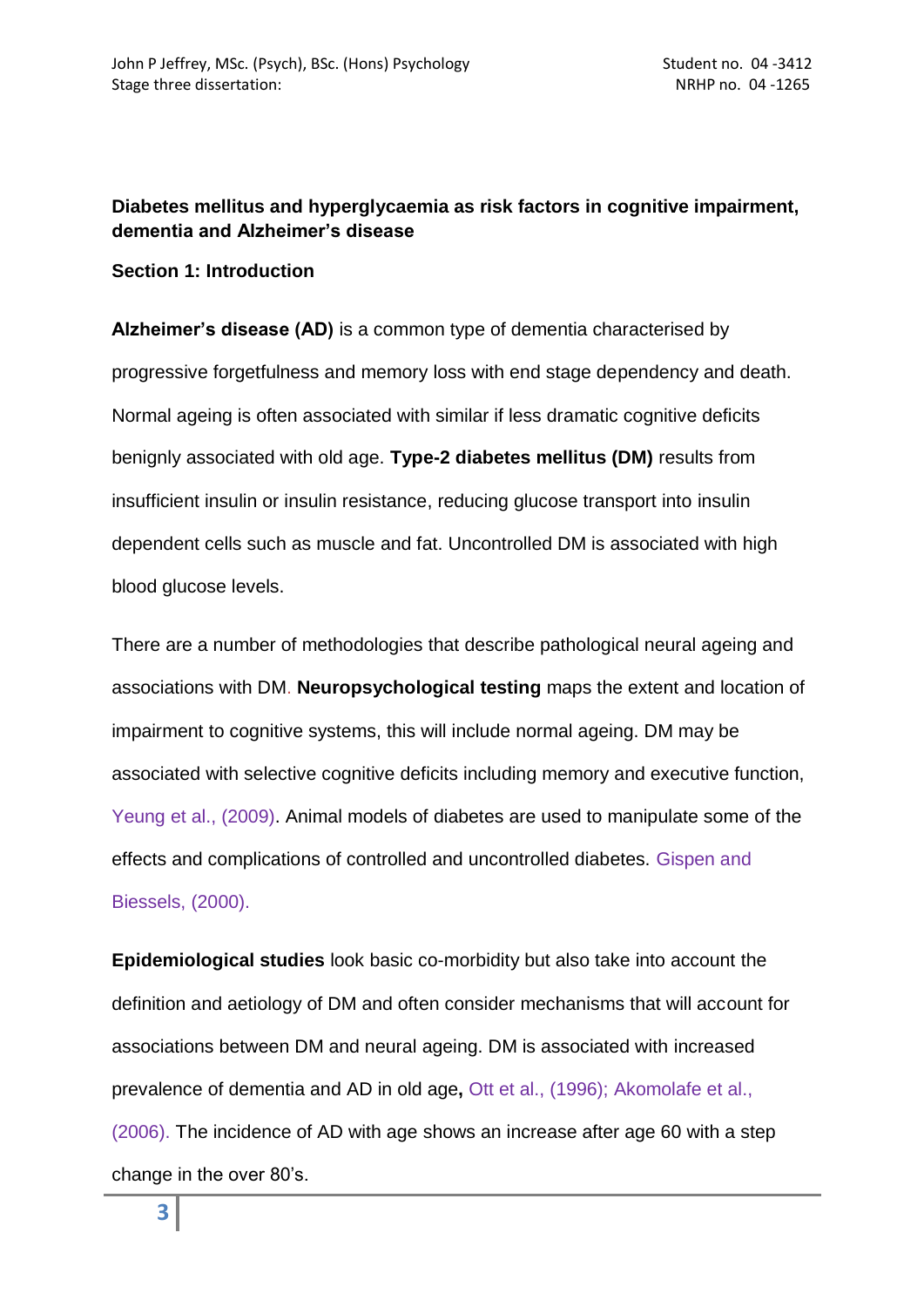## **Neuroscience:**

The volumetrics and functioning of ageing brains can be imaged using Magnetic Resonance Imaging (MRI) and f-MRI. Comparisons can then be made between controls, Mild Cognitive Impairment (MCI) and AD, Colliot et al., (2008), Jauhiainen et al., (2008). This allows both diagnoses and prediction of conversion rates. Similar measures of brain atrophy and lesions have been studied by Schmidt, et al., (2004) allowing comparisons between DM subjects and controls.

AD is associated with the presence of extracellular β-amyloid peptide (Aβ) deposits known as senile plaques (SP"s) and particularly associated with intracellular neurofibrillary tangles (NFT"s) comprising tau protein and other cellular debris, (Finch & Cohen, 1997). SP"s and NFT"s are present in normal ageing but much increased in AD.

**Advanced glycation end products** (**AGE**"s) are responsible for many of the vascular complications of diabetes and are implicated in neuro-pathogenesis, (Brownlee 1995; Finch & Cohen, 1997; Gispen and Biessels 2000; Takeuchi et al., 2007). AGE"s occur independently of SP"s and NFT"s. They are present in the blood stream, Cerebrospinal Fluid (CSF) and in cells and in the extracellular matrix. They are found in association with SP"s and NFT"S (Finch). AGE"s are reactive and modify cellular and extracellular proteins by covalent bonding forming insoluble aggregates, damaging collagen and lipids, resulting in narrowing of vasculature typically seen in diabetes. Similar consequences are theorised for long lived neurons and the vascular units of the brain, Takeuchi et al., 2004; Zlokovic, 2005.

Most reviews carry caveats highlighting **inconsistent results** in associations of DM with mild cognitive impairment (MCI) or AD, Ott, (1996);Finch & Cohen,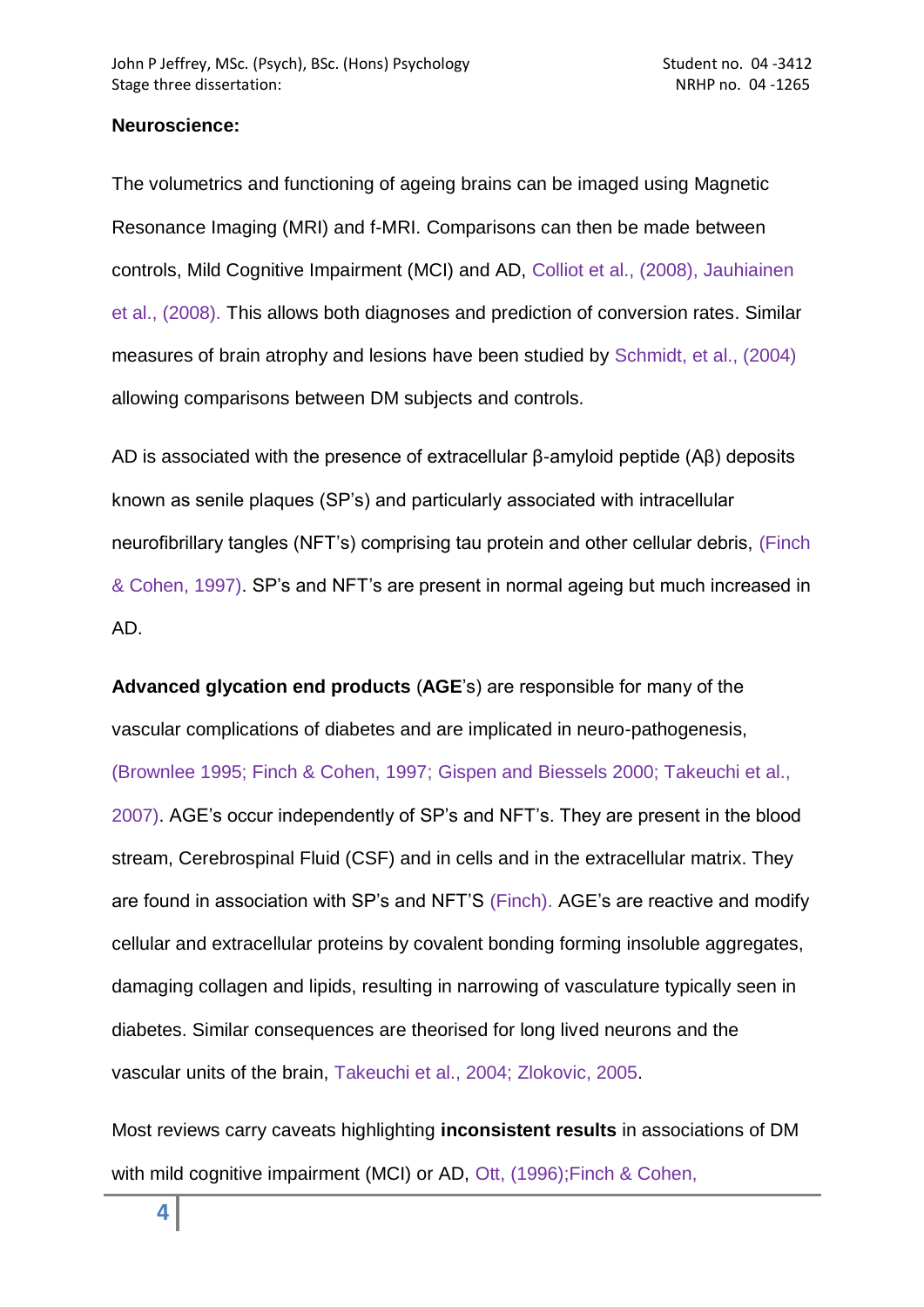(1997);Schmidt et al., (2004). Current contradictory results are evidenced in Ott (Rotterdam study, 1996) and Akomolafe et al. (Framlington study, 2006). This may reflect the multivariate contribution of predictors for AD and/or the individual variability of neural ageing, dementia, AD and diabetic aetiology. However there are inherent design weaknesses in many epidemiological studies set up to monitor comorbidity of diseases of the elderly. The benefits of control over blood sugars in reducing diabetic complications has been extensively raised (Pirart, (1978); DCCT, (1993), UKPDS, (1998)), yet many epidemiological studies do not hold basic control markers such as HbA1c or age of onset.

Hyperglycaemia is a major risk factor in the vascular complications of diabetes and vascular disease is associated with cognitive impairment, dementia and AD. The aim of the review is not only to examine associations between DM, impairment and AD, but also to determine if the diabetes variable is adequately and consistently defined.

Does diabetes per se have significant associations with cognitive impairment and AD or is it moderated by quality of glucose control, one of the risk factors for diabetes complications?

# **2. Theoretical bases for neural ageing and neurodegenerative disease: protein glycation and vascular diseases.**

The prevalence of all forms of dementia in the elderly (>65yrs) in Europe is estimated at 6.4% of which 4.4% AD and 1.6% VaD, van der Flier & Scheltens, (2005). Vascular dementia (VaD) is characterised by vascular disease resulting in large or small vessel infarcts, commonly known as stroke. This causes areas of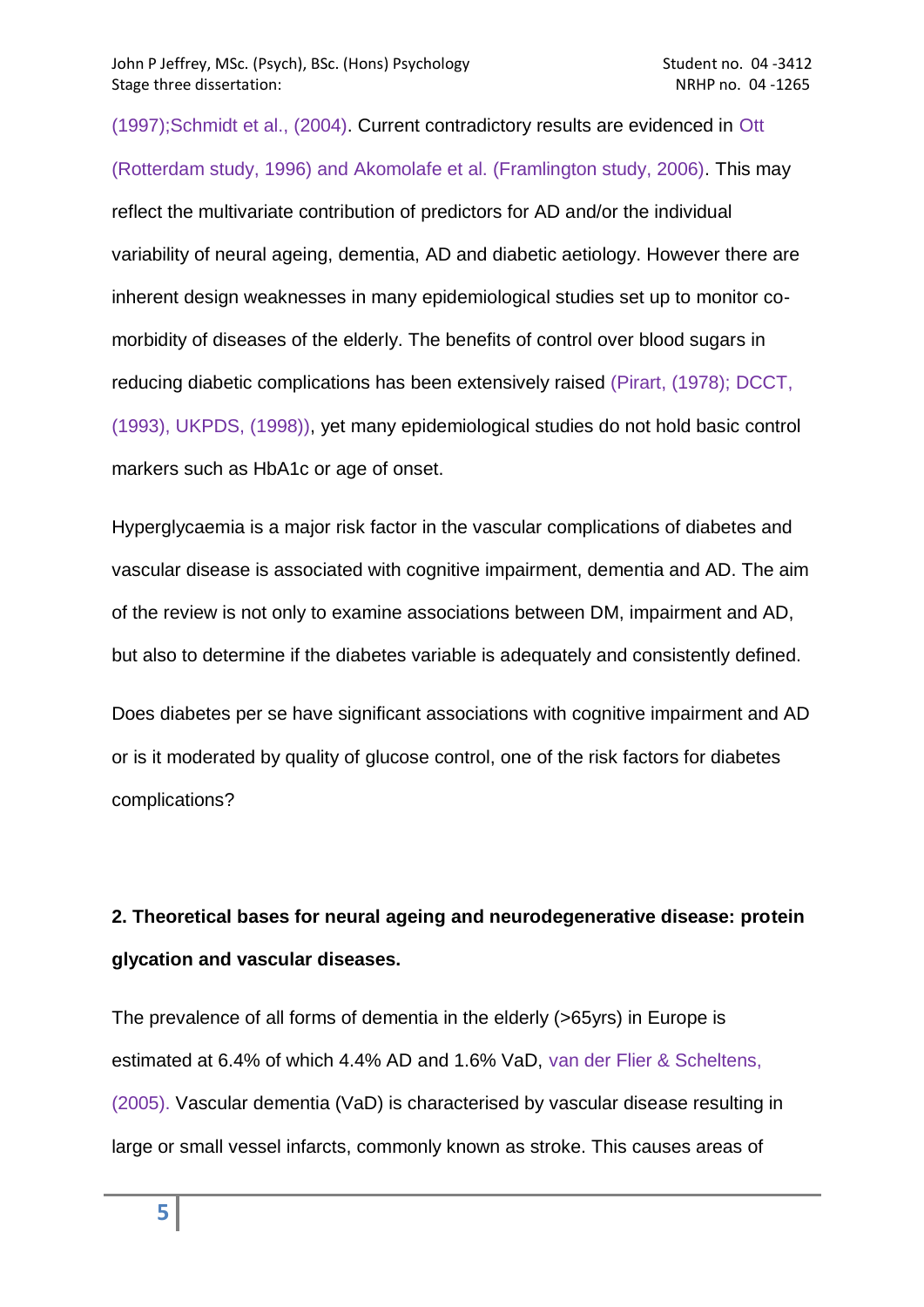neuronal death and loss of function. Alzheimer"s disease (AD) is a metabolic disease, associated with SP"s, NFT"s and massive loss of neurons in the hippocampal area. Both VaD and AD result in serious cognitive impairment, weight loss and end stage death. The incidence of AD and VaD increases with increasing old age.

Diabetes complications are predominantly vascular in nature causing neuropathy, retinopathy, nephropathy, CHD and stroke. UKPDS 1998 recommended tighter control of blood sugars and diet to reduce the long term risk of complications. Risk factors for complications include hypertension, BMI, plasma lipids and HbA1c. HbA1c is a measure of glycated haemoglobin averaged over the previous 120 days and is an independent measure of **diabetes control**. A clinical diagnosis of Type-2 diabetes mellitus or impaired glucose tolerance (IGT) is associated with blood sugars above standard limits of  $4.0 - 7.0$  mmol/l. Type-1 diabetes, previously known as Insulin Dependent IDDM, results from destruction of pancreatic β cells often from autoimmune disease. Cognitive impairment in DM is generally mild and may be wholly associated with hyperglycaemia itself, (Nilsson et al., 2002; Yeung, 2009)

## The glycation theory of AD:

Brownlee, 1995 proposed a role for advance protein "glycosylation" in neural ageing and DM. Adducts of sugar convert to stable "Amadori" products in proportion to glucose concentration. These reducing "Amadori" products modify cellular proteins including those in the epithelium and basement proteins, forming Advanced Glucose End products (AGE"s). These insoluble products themselves stimulate immune response and Reactive Oxygen Species (ROS) production which can cause further oxidative damage.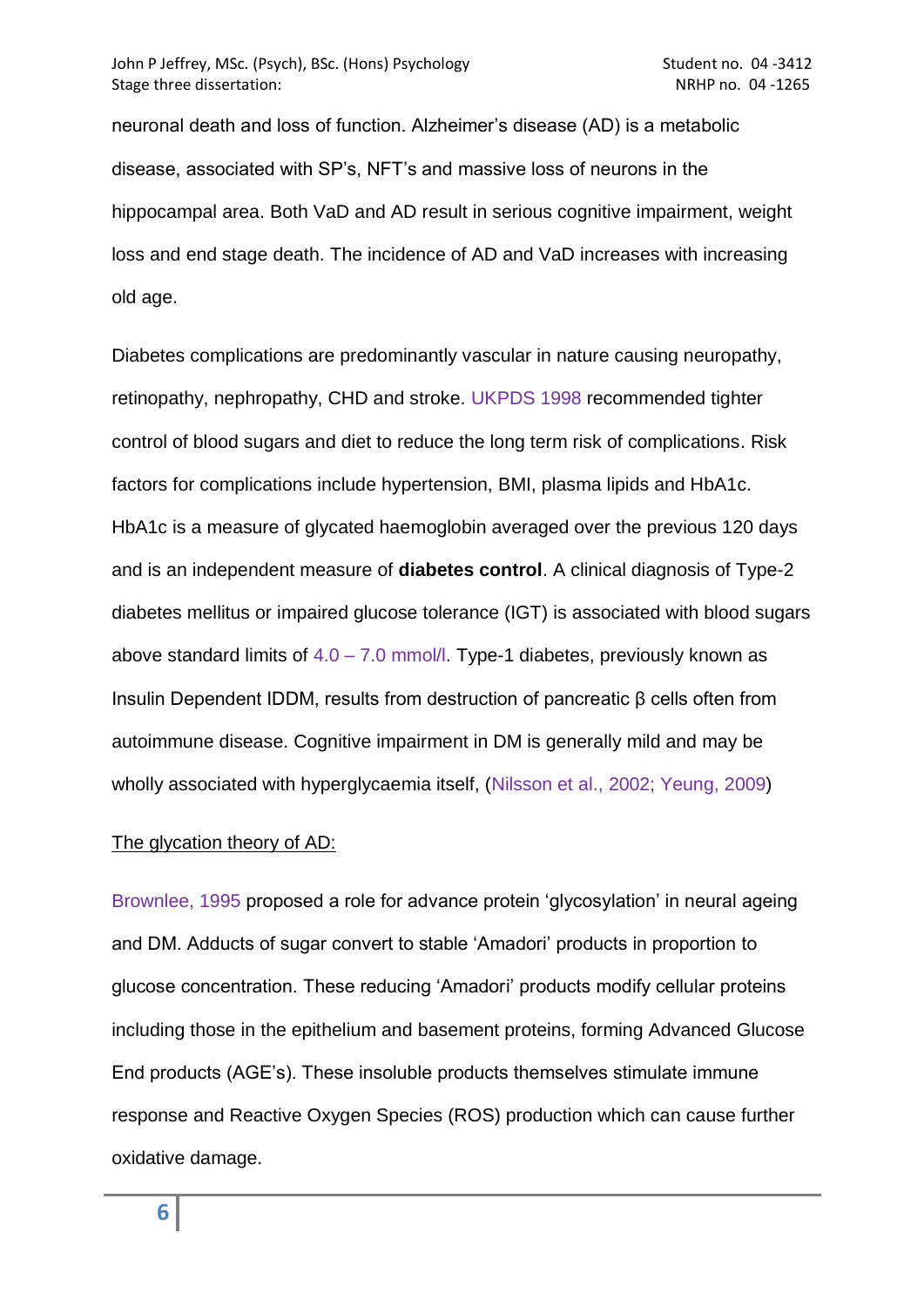Brownlee proposed the Amadori glucose derived product 3-deoxyglucosone as a precursor to AGE production, see AGE-6 in Fig.1 below, (Takeuchi, 2004). AGE-6 is normally broken down by a reductase enzyme to harmless 3-deoxyfructose. Brownlee also proposed possible genetic factors might be involved in the ability to break down AGE-s and that this might account for the variation in diabetes complications.

The accumulation of AGE is proportionate to glucose concentration and elapsed time: a 10-45 times increase in non-insulin gated cells was observed in diabetic rats after 5-20 weeks of diabetes. Glyceraldehyde derived from glyceraldehyde-3 phosphate (G3P), see AGE-2 in Fig. 1 below is much more reactive than glucose, resulting faster rates of intracellular AGE accumulation: a 13.8 fold increase was observed in glucose rich cultured endothelial cells. Age inhibitors such as aminogaunidine react with G3P to prevent AGE formation and complications in DM rodents.

AGE"s are involved in the pathology of the complications of DM causing narrowing the vasculature and ischemia. AGE production in hyperglycaemic diabetes can take place over relatively short time periods. Brownlee proposes the same mechanisms for long lived neurons and vasculature in the brain on the basis that AGE modified Aβ, precursor of SP"s, and AGE modified tau, precursor of NFT"S are present in AD brains. Sasaki, N, (1998) cited by Takeuchi et al., (2004) has confirmed AGE"s are present in SP"s and NFT"s in patients with AD and they are also present in primitive SP"s suggesting a role for glycation in AD.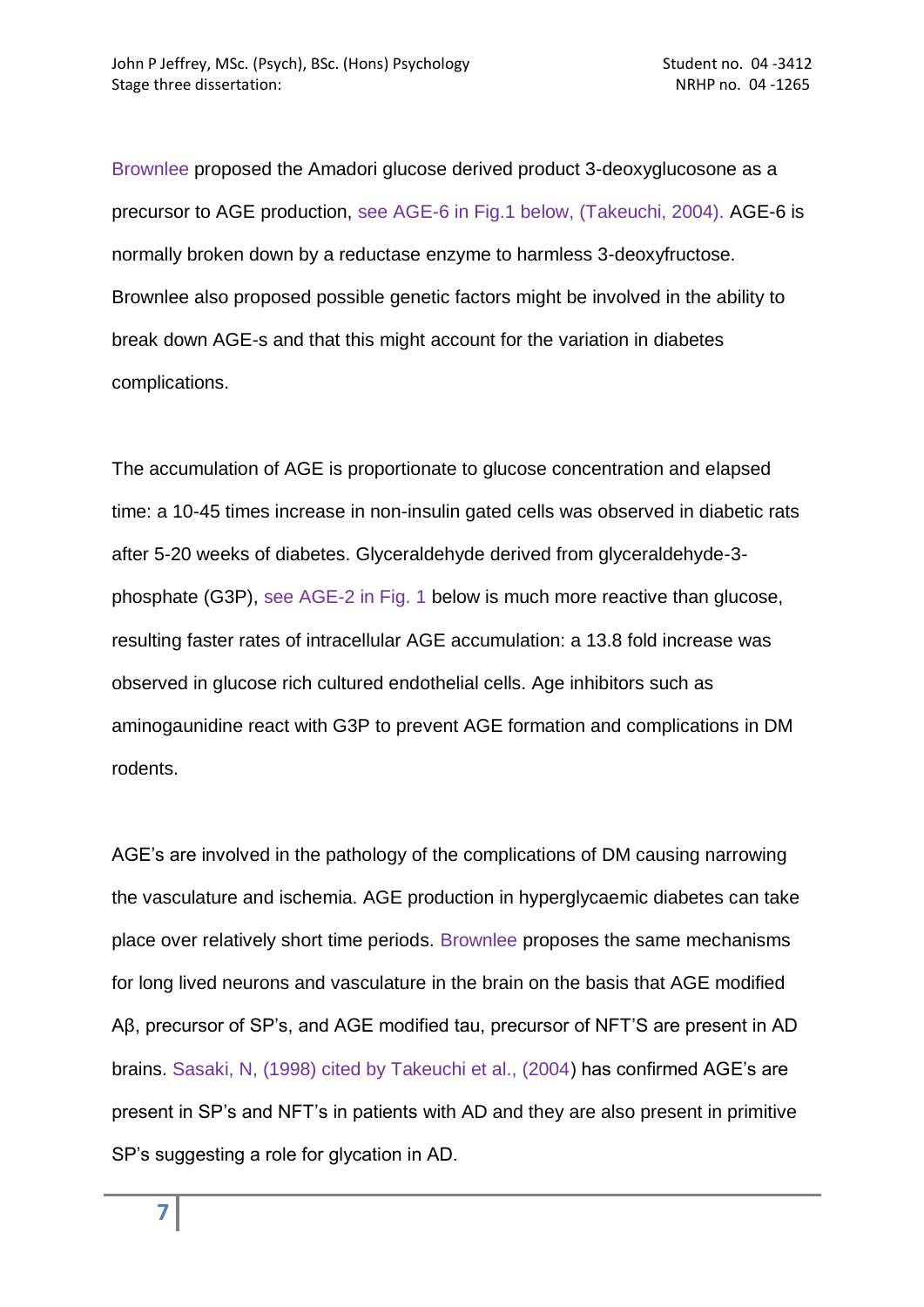The rationale for association between DM and AD is the propensity for AGE formation in hyperglycaemic conditions and the damage caused to non-insulin dependent cells in DM. AGE"s are present in SP"s and NFT"s in AD brains. Takeuchi (2007), Fig. 1 below), describes a family of AGE"s circulating in the serum of diabetic patients on haemodialysis. Breakdown protein products and AGE"s may contribute to "abnormal tau protein and the deposition of Aβ" in the brains of such patients.

However the results remain inconclusive.

Glucose derived AGE, AGE Receptors (RAGE) and Aβ have been found in the hippocampal area of AD and DM patients. In AD brains 70-80% of astrocytes were AGE-1 and RAGE positive and 20-30% Aβ positive. Intracellular glucose derived AGE-1 was 'very rare' in DM and controls, suggesting a role for glycated Aβ in AD, Takeuchi et al., (2004).

Choie, Sasaki,Takeuchi et al., (2004) suggest that glucose derived AGE although widespread in the AD brain has no pathological role in AD. AGE-1 is found in SP"s and this may be responsible for Aβ glycation. Glycer-AGE (AGE-2) and glycol-AGE (AGE-3) are both more toxic to rat neurons and AGE-2 has been found in the cytostol of hippocampal neurons in AD patients but not in SP"s or astrocytes suggesting a limited role for glycated Aβ. Only small amounts of AGE-3 were found in AD or control brains suggesting no specific role in controls or AD.

It has also been proposed Finch & Cohen 1997;Takeuchi et al., (2004) that the decreased metabolic activity of glyceraldehydes-3-phoshhate dehydrogenase (GAPDH) observed in AD patients, and in normal ageing (Finch & Cohen, pp84) may be sufficient to disrupt the glycolytic pathway in favour of glyceraldehyde and AGE-2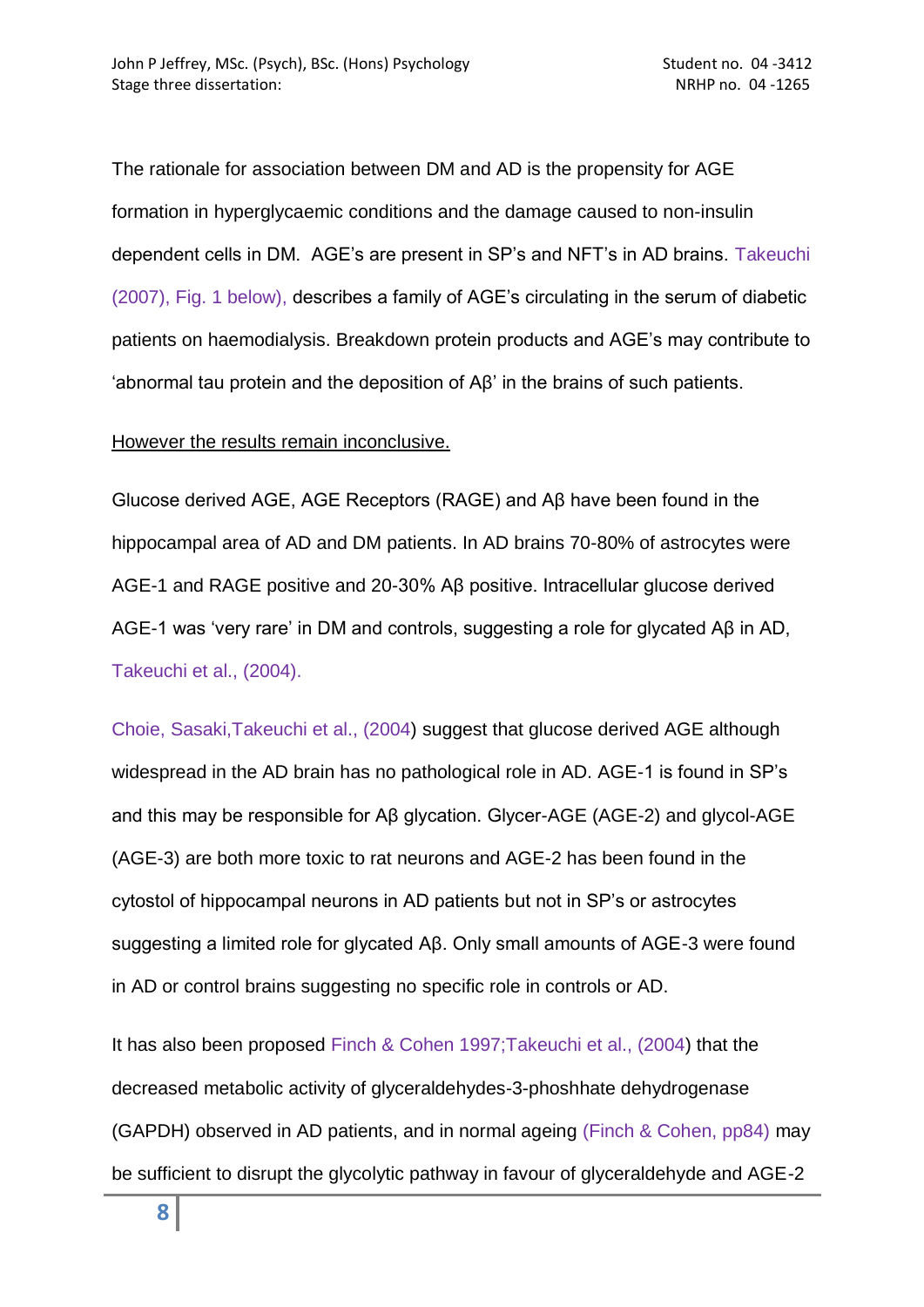production see Choie et al., (2004, Fig.3 below). AGE-2 is present in the blood of diabetic patients on haemodialysis contributing to damage to non-insulin dependent cells such as kidney, neurons, retina and red blood cells. The hyperglycaemic route to AGE-2 production may render DM patients particularly susceptible to neuronal damage.

RAGE's are also implicated in AD. a) Double transgenic mice that over-express RAGE and mutant Amyloid Precursor Protein (APP) show spatial learning deficits compared to m-APP only mice, Takeuchi, (2007). b) Clearance of AGE"s depends on scavenger RAGE"s on the surface of astrocytes. Synaptic plasticity may account for increased levels of RAGE, responding to increased levels of AGE, Gispen 2000. Increased neuropathy may be due to the affinity of AGE-2 for RAGE and the corresponding increase of these receptors. c) RAGE is also a receptor for Aβ and increased receptors and may contribute to increased Aβ uptake into the cell maintaining a role for both AGE-2 and Aβ in AD.

## **Taken together these results show:**

Glucose AGE (AGE-1) is present in SP"s and NFT"s. Increased SP"s and NFT"s are present in the AD brain. However AGE-1 may have no pathological role.

Production of neuro-toxic AGE-2 is considerably more likely in glycaemic conditions leading to a vicious circle of reduced GADPH metabolism and the polypol pathway.

Increased AGE leads to neuronal plasticity, more RAGE, greater uptake of AB and AGE including AGE-2. AGE-2 damage to non-insulin dependent cells, including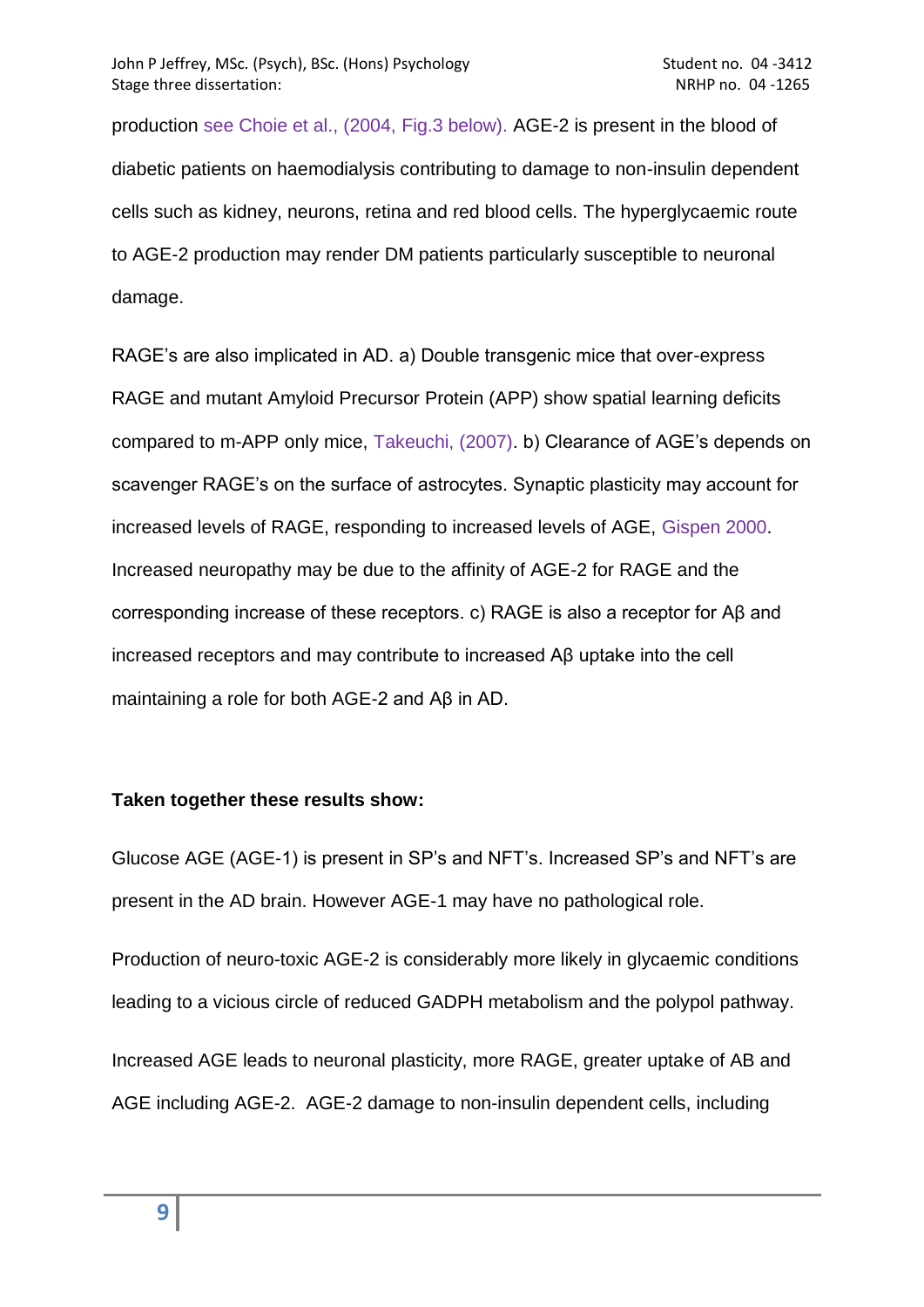peripheral neuropathy, occurs in hyperglycaemic conditions such as diabetes. A

similar, if delayed process is proposed for long lived neurons in the brain.

AGE-2 damage to hippocampal neurons occurs in AD. This may be associated with metabolic changes in GAPDH activity that increase AGE-2 levels. However these changes in GAPDH activity occur in normal ageing.

Only small amounts of AGE-3 were found in AD or control brains suggesting no specific role in controls or AD.

#### **Figure 1.** Takeuchi et al., (2007, pp.1360)



Alternative routes for the formation of AGEs in vivo. AGE-1, glucose-derived AGEs; AGE-2, glyceraldehyde-**Figure 1** derived AGEs; AGE-3, glycolaldehyde-derived AGEs; AGE-4, methylglyoxal-derived AGEs; AGE-5, glyoxal-derived AGEs; and AGE-6, 3-deoxyglucosone-derived AGEs. P-NH<sub>2</sub>, free amino residue of protein.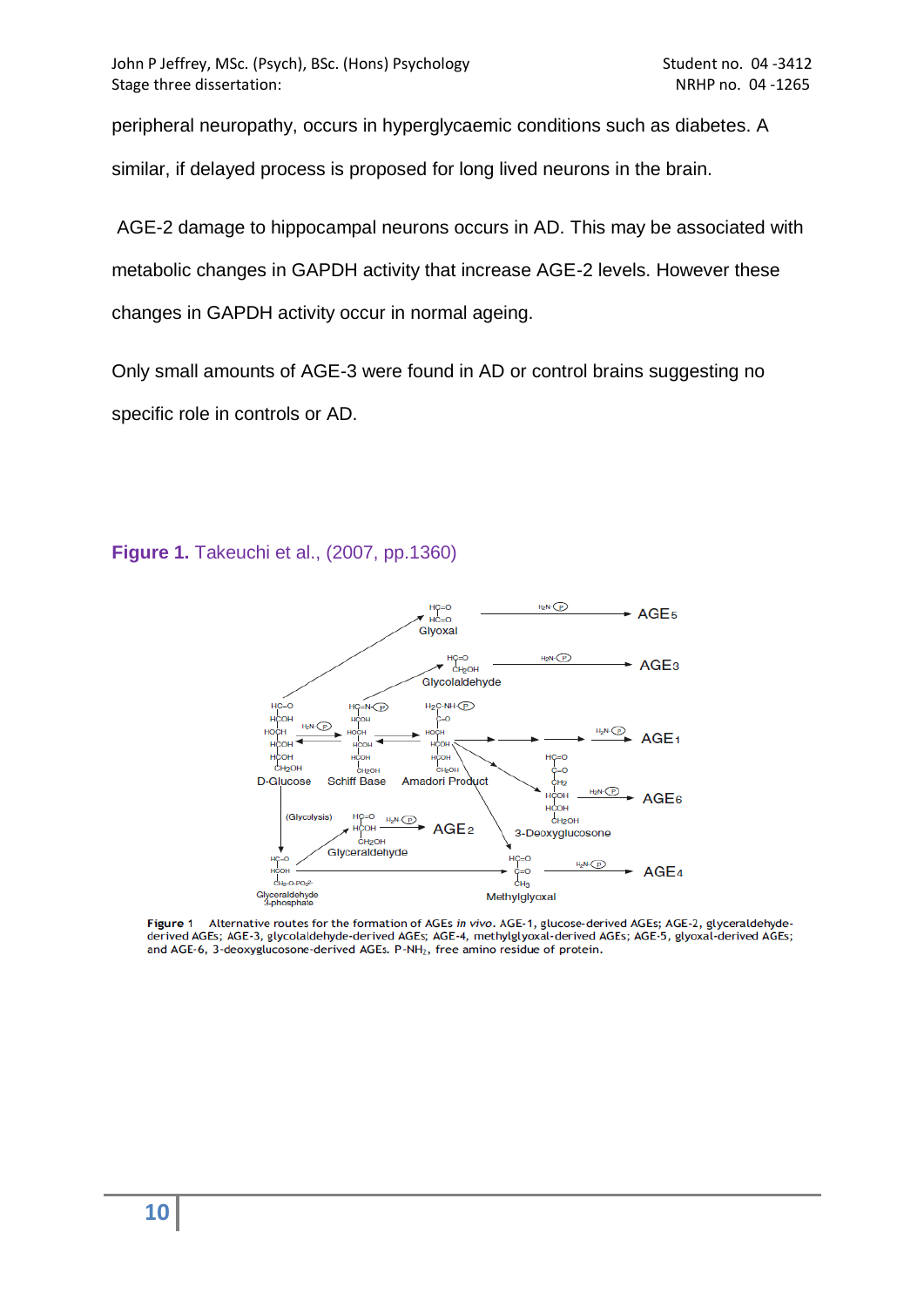#### **Figure 3.** Choie, Sasaki, Takeuchi et al., (2004, pp.192)



Fig. 3 The glycolytic pathway and glycer-AGE generation (GAPDH glyceraldehyde-3-phosphate dehydrogenase)

## The vascular theory of AD:

Zlokovic (2005) proposes that neuronal and vascular lesions define AD. Neuronal loss is the result of vascular disease in the brain with the accumulated dysregulation of the neurovascular units causing MCI, dementia and AD. The theory describes the effects of vascular senescence in brain capillaries and cerebral arteries leading to hypo-perfusion, stroke and cell death. In addition an increasingly leaky BBB contributes to an imbalance of Aβ aggregates and increased RAGE expression leading to further cell death.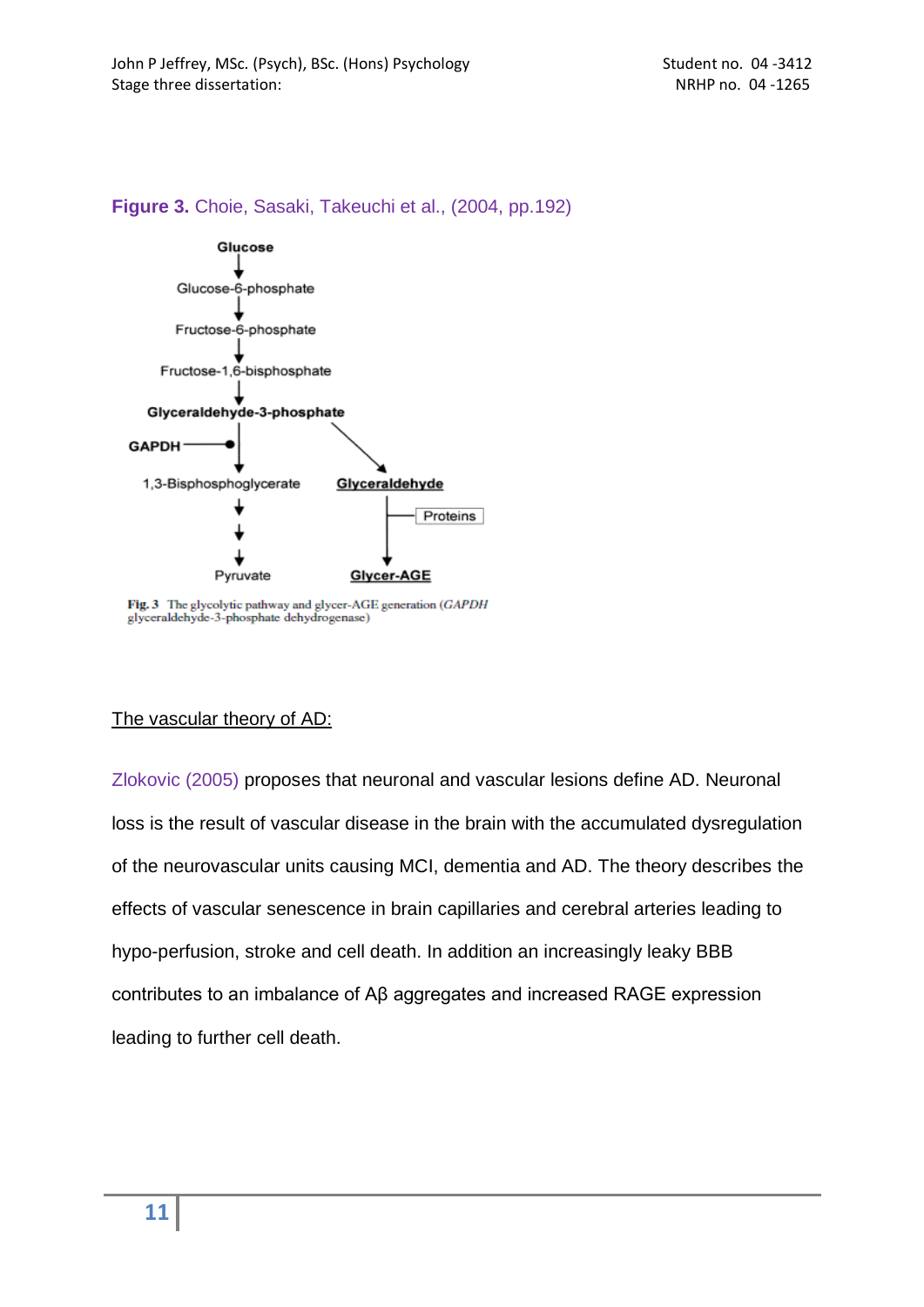The Blood Brain Barrier (BBB) allows Aβ transport, however when the vasculature is "leaky" this leads to an imbalance of Aβ in the brain, increased aggregation into Aβ oligomers and their deposition in SP"s. Increased Aβ in brain up-regulates RAGE (see Gispen above) and low-density lipoprotein receptor-related protein (LRP), involved in Aβ clearance from the brain.

Neuro-vasculature remodelling is part of normal ageing and occurs in degenerative disorders such as stroke. However brain capillary endothelial cells do not work as a repair system in presence of Aβ rich in β sheets which is anti-angiogenic.

AD is co-morbid with cerebo-vascular disease and atherosclerosis and is associated with reduced capillaries in the hippocampal area CA1 and increased dementia ratings. Diabetes accelerates vascular ageing and has negative effects on the normal Blood Brain Barrier (BBB).

**In summary** the vascular theory of AD Fig.2 below has a specific role for DM vascular complications and deposition of Aβ, as with the pathogenesis of AD. This is not incompatible with the additional processes associated with Advanced Glucose End products, see glycation model above.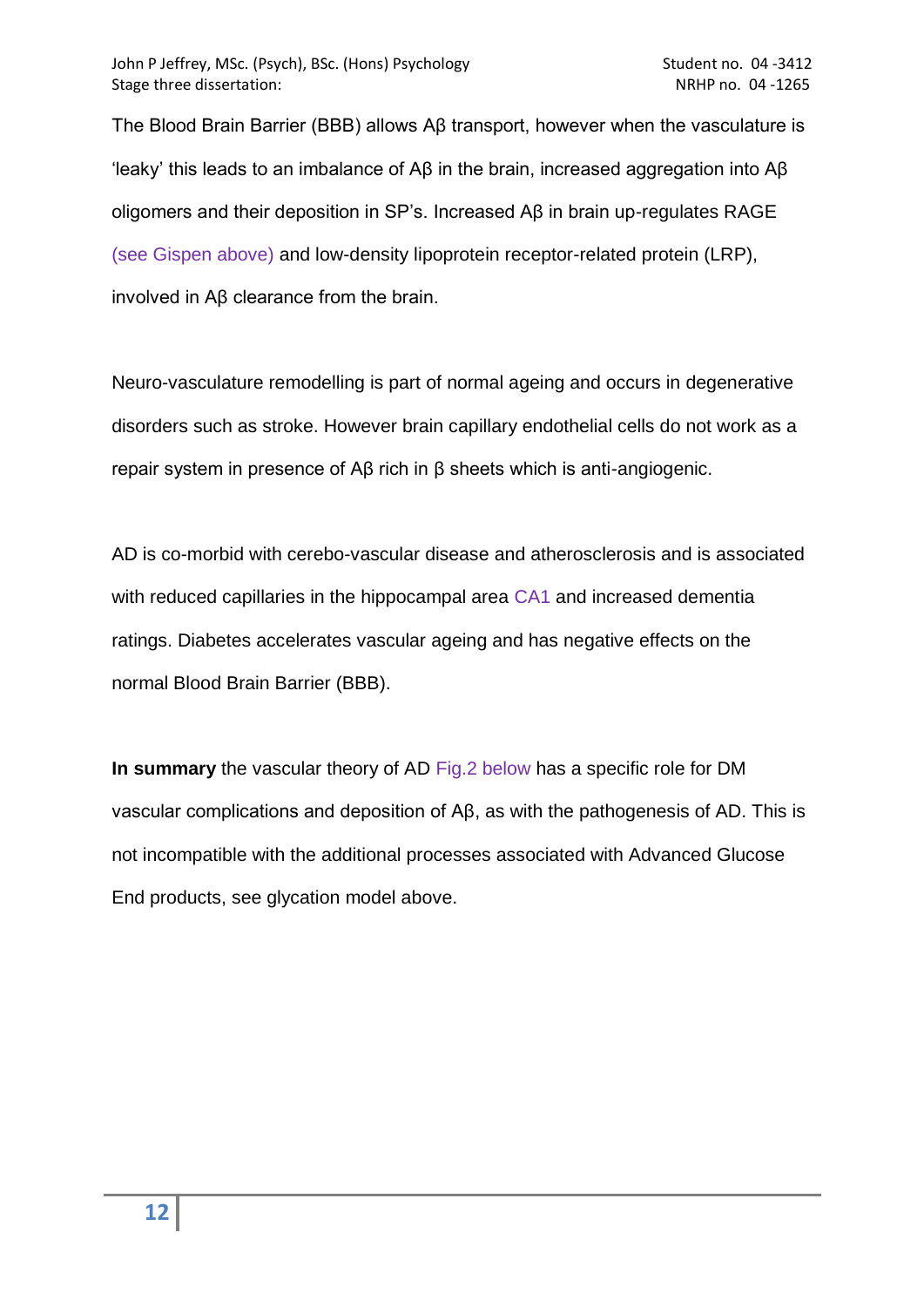# Figure 2, Zlokovic (2005, pp.206)



Figure 2. Neurovascular model of Alzheimer's disease. Multiple pathogenic cascades originating from altered cerebral arteries (green) or altered brain capillaries (red) can initiate disintegration of the neurovascular unit, including aberrant angiogenesis, cerebral amyloid angiopathy (CAA), senescence and faulty clearance of Aß across the BBB, resulting in increased Aß levels. Both sets of cascades can initiate neurovascular uncoupling and hypoperfusion, although only aberrant angiogenesis and accumulation of amyloid result in vessel regression and inflammation. This leads to the BBB compromise and reduced control of the chemical composition of brain interstitial fluid, which can result in, or amplify, synaptic and/or neuronal and oligodendroglial dysfunction, neuronal injury and loss.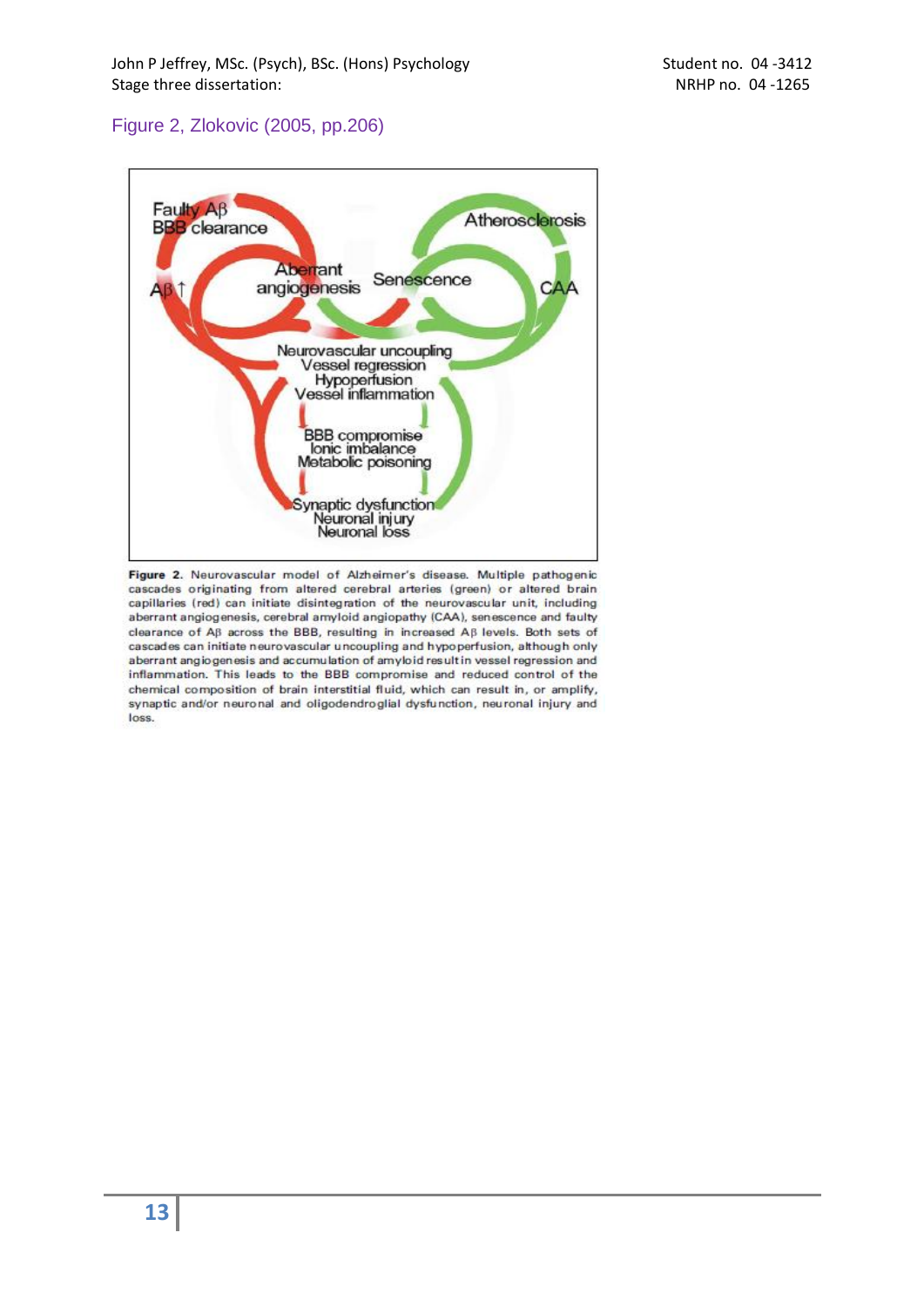#### **3. Neuroscience: brain imaging results**

The pathology in Alzheimer"s disease (AD) occurs, at least initially, mainly in the Hippocampus and related cortical areas of the limbic system. This results in severe degeneration of the hippocampus, entorhinal cortex and the neocortex especially the frontal temporal lobes. Morris, (1999, pp.1172) reports "abundant" Aβ plaques in the neocortex in pre-clinical AD with 32% loss of neurons in the entorhinal cortex.

This percentage loss has been demonstrated using automated volumetrics and MR imaging. Colliot et al., (2008) found similar levels of hippocampal atrophy, 32% in AD and 19% in MCI, concurrently demonstrating an association between smaller baseline hippocampal volumes and progression to AD.

Lind, Larson et al., 2006 demonstrate a possible confound with smaller hippocampal volume in carriers of APOE e4, while Rodriguez et al., 2002 in the Honolulu study demonstrated a 3-fold increase in SP"s and NFT""s in post mortem diabetic carriers of this allele.

Schmidt et al., (2004), in the CASCADE study, report associations between diabetes and MRI volumes of the brain. The study has the hallmarks of a well run study especially validity of design and methodology. It is a large study (n=1252) randomly selected from ongoing community based studies with disease data collected ≥5yrs previously. It includes cardiovascular disease (CVD) data and DM risk factors such as BMI and hypertension. The diabetes variable itself is well defined as having a "diagnosis by a physician" with details of diabetes treatment, diet, tablets or insulin, although like many studies it does not report duration of DM, as suggested by Finch & Cohen, 1997. Mini Mental Status Examination ( MMSE values < 15) excluded participants with probable dementia or MCI.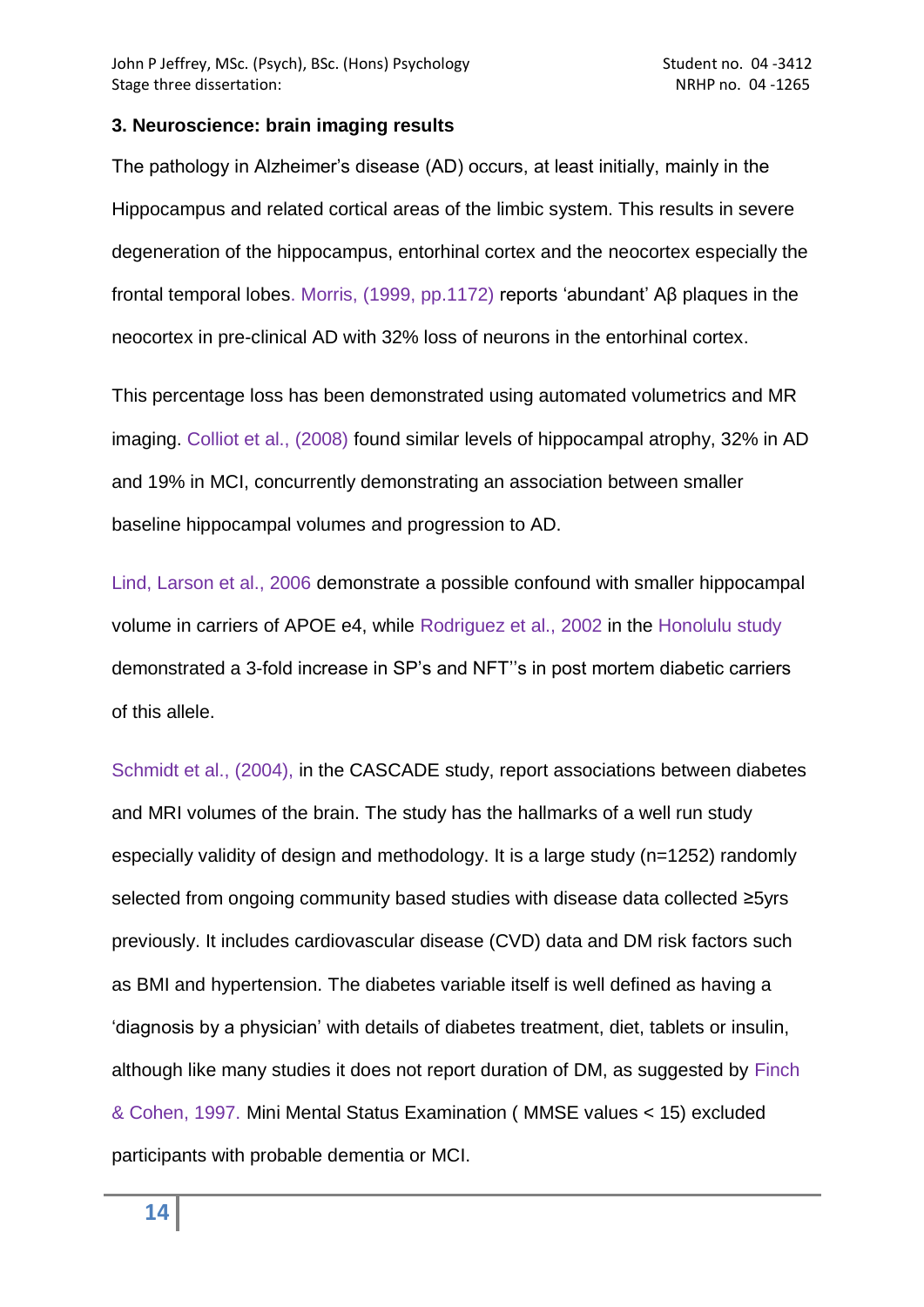There were no significant differences in brain lesions between diabetes and the non diabetes control group. Significant differences between groups were seen in severe cortical atrophy ( $p=0.003$ ) and the sub-cortical ventricle to brain ratio ( $p=0.03$ ). The added design value of the CASCADE study lies in the capture of biological and medical predictor variables. Multiple regression controlling for "sex, age, study, education and CVD risk factors hypertension, CHD, smoking status, BMI and total cholesterol" redefined group differences to a non-significant trend towards more pronounced cortical atrophy, ( β= 0.44, 95%CI:(- 0.4 to 0.92, p=0.07).

Additionally some interesting interaction terms are included in the model, namely the interaction of treatment type and hypertension as predictive of cortical atrophy. Table 4) below highlights the differences between "untreated": no treatment or diet and "treated" diabetics: tablets or insulin. Overall, diabetics with hypertension have a significant association with increased cortical atrophy  $\beta$  = 1.19, 95%CI (0.22-2.15), p=0.02 but "treated" diabetics with hypertension showed no significant increased risk of cortical atrophy  $β=0.10$ , 95%CI (1.24-1.44), p=ns.

The overall odds ratios for DM versus non diabetic patients for severe cortical atrophy were [OR] 1.73, 95%CI (1.06-2.81), reducing to [OR]: 1.25, 95% CI (0.64– 2.45) for normotensive diabetics. Schmidt cautions that brain atrophy does not necessarily map to dementia or AD but may relate to the hydrating effects of glucose.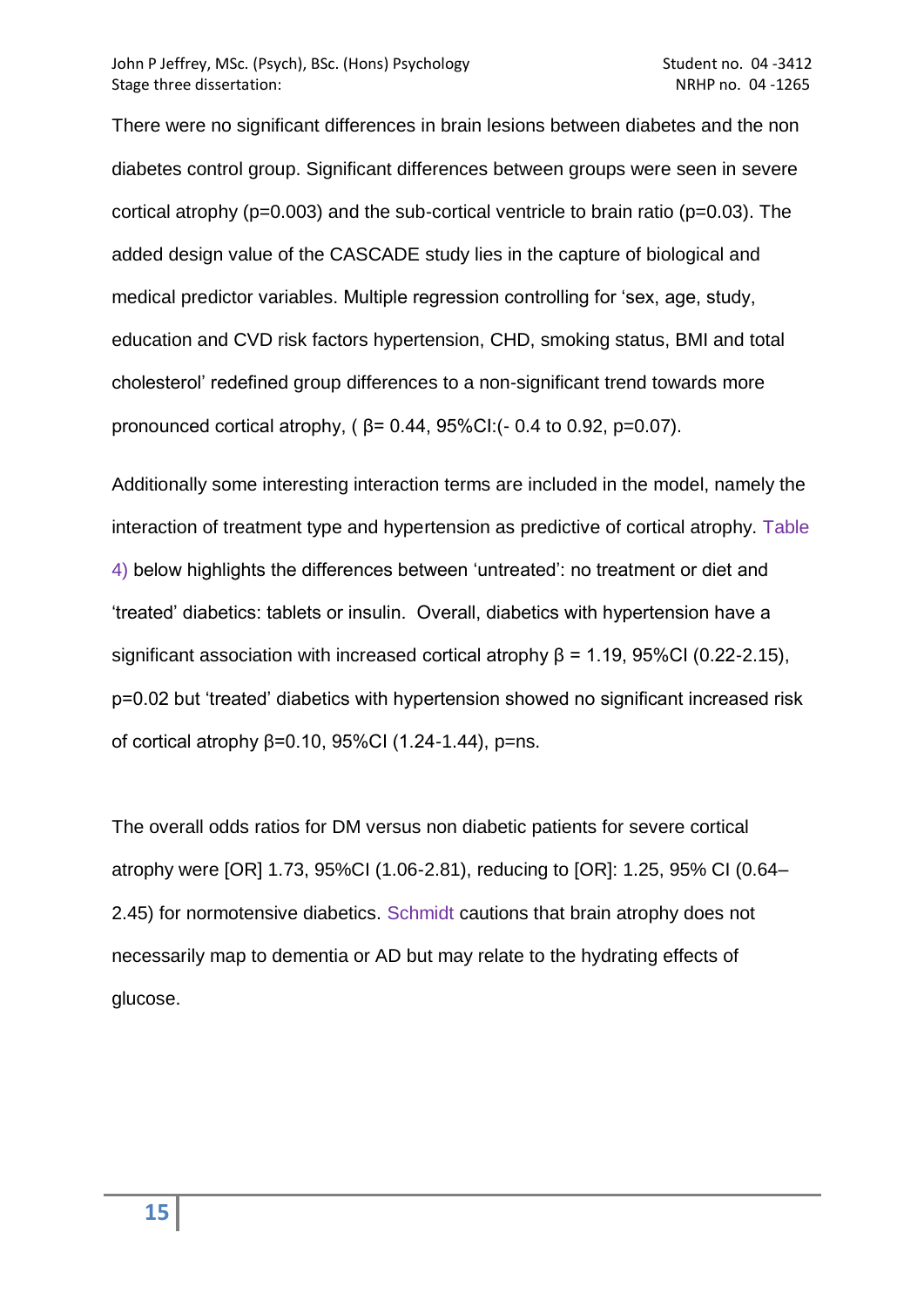**TABLE 4** 

Results from linear regression analyses: interactions of diabetes and hypertension on cortical atrophy

| Interaction term                                                                                                              | ß            | 95% CI                                                      | ₽¥            |
|-------------------------------------------------------------------------------------------------------------------------------|--------------|-------------------------------------------------------------|---------------|
| Total diabetes $\times$ hypertension†<br>Untreated diabetes $\times$ hypertension†<br>Treated diabetes $\times$ hypertension† | 1.19<br>2.20 | $0.22 - 2.15$<br>$0.88 - 3.51$<br>$0.10 -1.24$ to 1.44 0.88 | 0.02<br>0.001 |

\*Adjusted for age, sex, study, years of education, smoking status, coronary heart disease, BMI, and cholesterol level; †reference group is nondiabetic normotensive participants.

**In summary**: the better designed CASCADE study does not find significant effects after controlling for important risk factors including treatment regime. Again the literature search revealed little consensus. Schmidt et al., found only 6 of 19 previous population based imaging studies with positive associations between diabetes and small vessel disease and 3 with positive associations to cortical atrophy.

The interaction between hypertension and treatment should be matter of increasing interest.

# **4. Epidemiological results: an analysis of the treatment of the diabetes variable.**

It is common for studies to make reference to the inconsistent findings in the literature. This section proposes that this is due to the treatment of the diabetes variable. There is a general trend towards a more comprehensive concept of the diabetes variable that includes treatment, control/HbA1c, age of onset and medical diagnosis. This section seeks to demonstrate a trend towards increased design validity that will give increased validity to associations between DM and AD.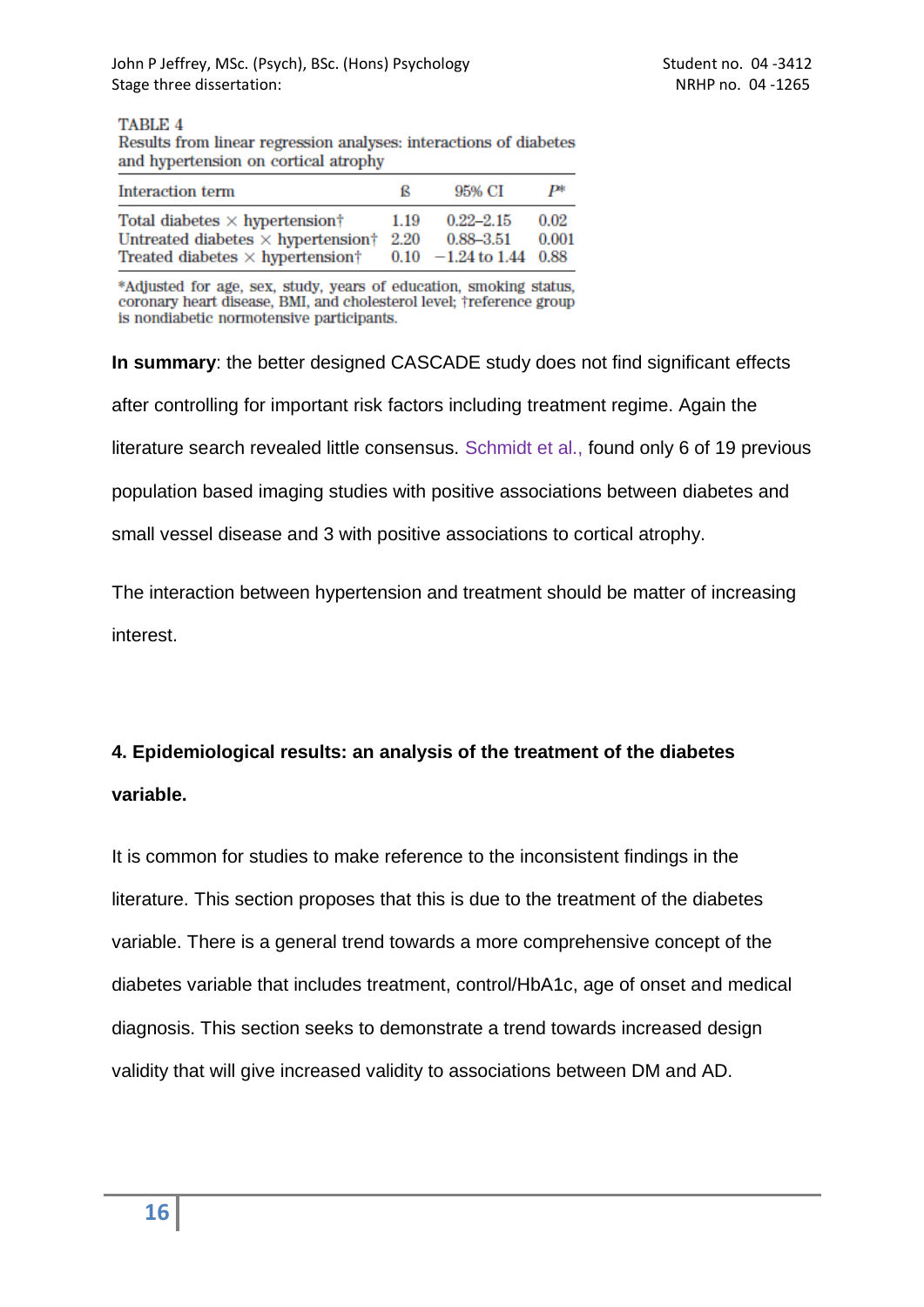1) Finch and Cohen 1997 raise the problem of inconsistent correlation between DM and AD with a summary of studies between 1983 and 1997 showing 5 without any association, 6 with significant negative associations and only 2 with significant positive associations, namely Ott et al., 1996; Leibson et al., in press (2009). More significantly Finch points out that they are not aware of any studies with data on HbA1c.

The Leibson study is well designed and uses a proper diagnosis of diabetes according to NDDG criteria. It reports  $a > 2$ -fold increased ( $p < 0.05$ ) risk for males only. Risk of AD for Adult Onset DM was elevated (for men, RR = 2.27, 95% CI 1.55- 3.31; for women, RR = 1.37, 95% CI 0.94-2.01). Ott"s diagnostic procedures, sufficient for epidemiological studies, do not conform to clinical standards for symptomless diabetes which require both the random and oral load to exceed 11.1 mmol/l, WHO 1999.

2) Schmidt 2004 in the CASCADE study raises the inconsistency in previous radiological studies. The *population validity* of previous samples is also questioned by Schmidt, subjects belonging to highly selective groups for radiological procedures. Six out of 19 studies found associations with small vessel disease and 3 with brain atrophy. The interaction of diabetes and hypertension is known from the UKDPS and this interaction is reported by Schmidt. In the CASCADE study only 22 of the 114 diabetic participants relied on one random or one oral load for a diagnosis of DM, more in line with current standards, WHO 1999.

No data is available for HbA1c although the participants were dichotomised into "treated" and "untreated" diabetes demonstrating a powerful interaction with hypertension in relation to brain atrophy.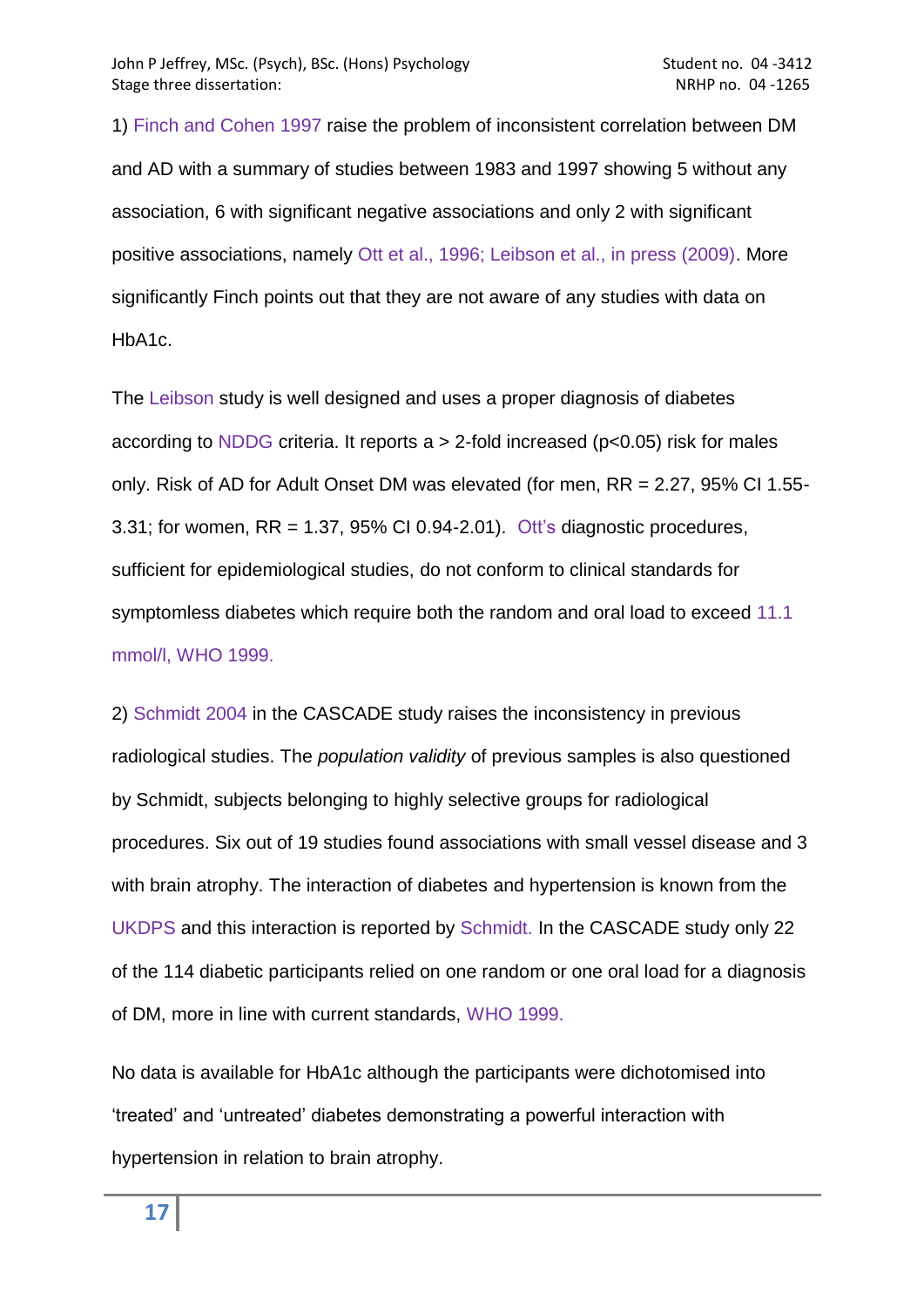3) Again in the CASCADE study Schmidt et al.2004 correctly excluded participants not clinically diagnosed with DM and or without treatment information. This excluded 92 potential participants, 13 from the Rotterdam study and 21 from the Whitehall II study.

In the Rotterdam blood glucose measuring data did not start until July 1990. Ott, et al., 1996, found an overall increased association between DM and AD [OR] 1.3, 95%CI (1.0-1.9), treatment data was available but no HbA1c or age of onset. Ott, et al.,1999, (abstract), found [OR] 1.9 95%CI (1.2-3.1). These two studies associating DM and AD are much cited: Ott, et al.,1996 cited 229 times; Ott, et al., 1999 cited 480 times, [www.SCOPUS.com](http://www.scopus.com/) 27.09.08:18.45.

4) Akomolafe et al., 2006 in the Framlington community based study account for the variability in previous results by positing possible population differences and confounders such as definitions of DM, dementia and AD. They found no significant association between DM and AD and no effect from "treatment type" but found significant associations in a low risk sub-group.

The study includes both "treatment type" and risk factors for DM in its regression models, but still no mention of HbA1. The finding of differential sub-groups raises doubts as to the *design validity* of previous studies.

5) Nilsson (2006) describes the approach of the Betula study combining longitudinal and cross-sectional design so controlling for age, cohort and time of testing. The benefits of the Betula design include multiple testing domains; multidisciplinary teams and the indivisibility of cognitive testing in detecting early MCI leading to dementia. HbA1c levels are part of the study and the results showed a **main effect**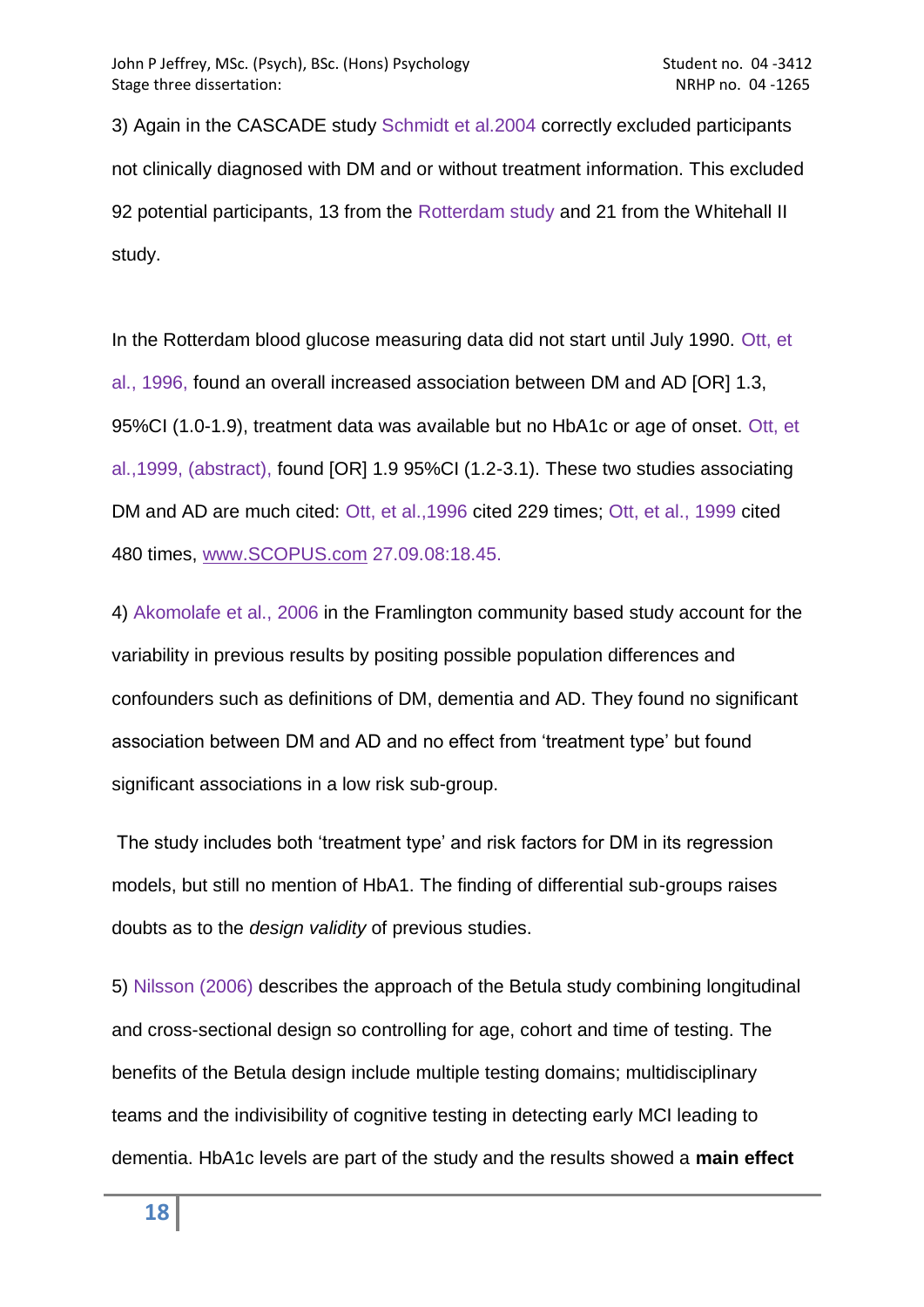**with HbA1C rather than DM per se**, Nilsson Nilsson, Wahlin, Fastbom, and Nilsson (2002) and Nilsson, Wahlin, and Nilsson (2005). This study incorporates good design features, a multi-domain approach to MCI and dementia.

6) Finally, Yeung et al., 2009 in their literature search of almost exclusively post 2000 papers again find no consistency in associations between DM cognitive functioning. After controlling for hypertension Yeung found only two significant measures (p< 0.05) out of 20 tested and no interaction between diabetes and age groups 53-70yrs, m=72.5yrs and 71-90yrs, m=77.6yrs. This differs from Hassing 2004 who found significant effects of diabetes on nearly all measures in an elderly sub-group 80-93; m=82.8.

Both studies had diabetes duration and hypertension data although only Yeung controls for hypertension. Neither study included glucose control status as a variable although Yeung tellingly refers to study participants having "mild" diabetes. However Yeung et al., (2009) highlight their Victoria Longitudinal Study has sampling validity. It is taken from the wider community rather than relying on selective samples from sheltered care and nursing homes.

Additionally epidemiological studies often use Oral Glucose Tolerance Testing at 2hrs. This may not be diagnostic particularly in the elderly WHO section 2.3.2.

**In summary:** while more recent studies have better design many studies still fail the test of good research set out by Sapsford, 2007.

The diabetes variable is inconsistently diagnosed and ill defined in terms of treatment options failing *validity of measurement*. The populations are often not randomly sampled and may be drawn from clinical or non community based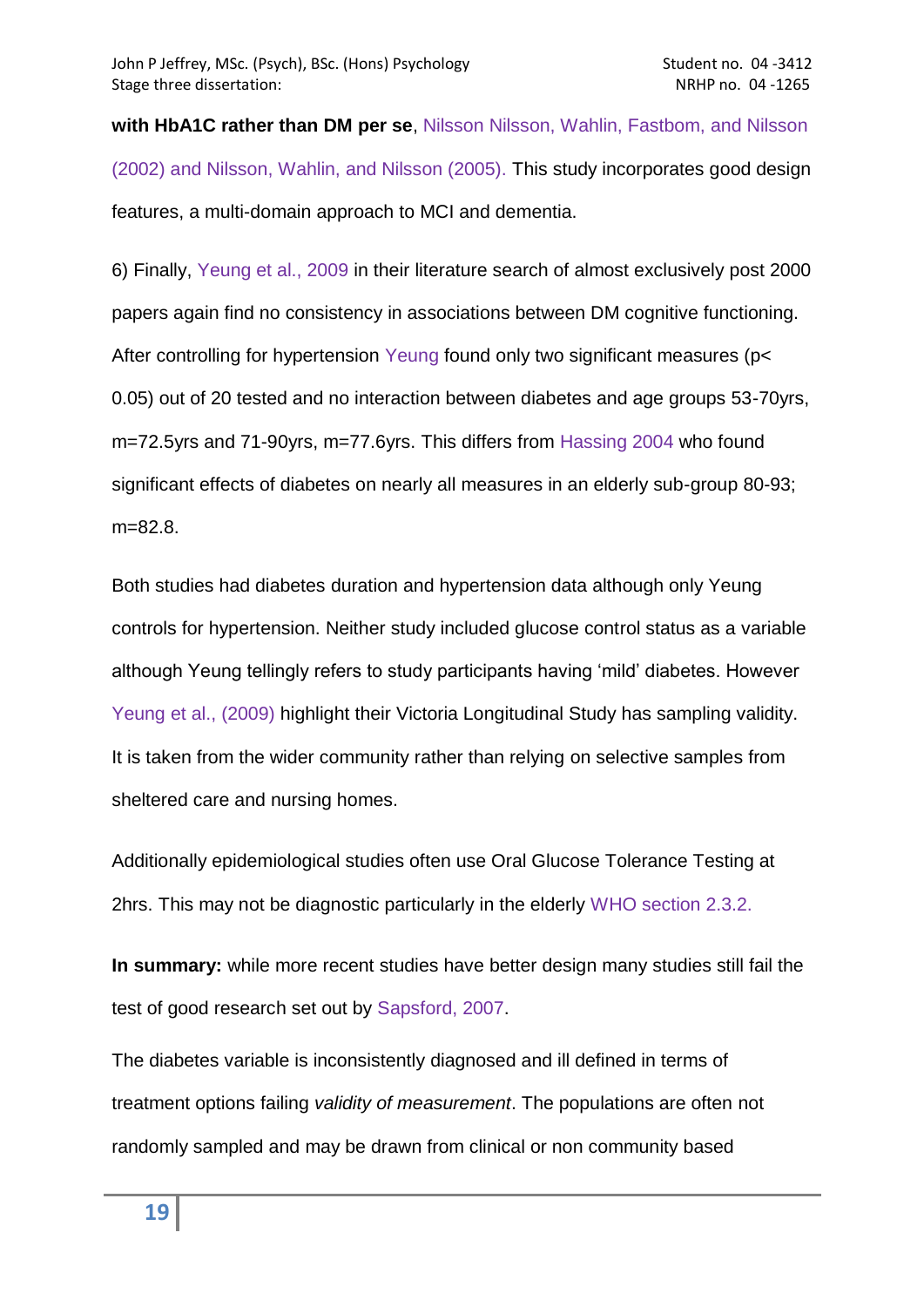populations, failing the *validity of population* test*.* The failure to include pertinent variables such as diabetes control, treatment or known risk factors such as hypertension means conclusions may fail the test of *validity of design*.

# **5. Neuropsychology: normal ageing and psychopathology**

Associations with memory deficit and diabetes are widely reported but evidence is weak for progression to AD.

# Diabetes associations with dementia, VaD and AD:

The aim of psychological testing is to determine early signs of MCI and dementia. The memory impairments reported in DM may be an effect of glycaemia, diabetic neural ageing or diabetic neuropathy.

The increased risk of vascular dementia in diabetes is reported by, Ott (1999), Akomolafe et al., 2006. These results are subject to the same design caveats raised in section 4 above. Given an ostensibly non-demented group Hassing et al., 2002: (abstract) found increased relative risk [RR] 2.54 95%CI (1.35-4.78) of VaD in the very old (m=83yrs) but no association with AD.

The association between diabetes and AD is then still unclear. Ott et al., (1996) found an overall positive association between diabetes and AD with the strongest association in those using insulin therapy [OR] 3.2, 95%CI (1.4-7.5). As above this study does not consider HbA1c or duration of disease.

Akomolafe et al., 2006 Framlington study, fig.1 below report a small increased overall relative risk (RR) of 1.15, 95% CI (0.65-2.05) compared to controls and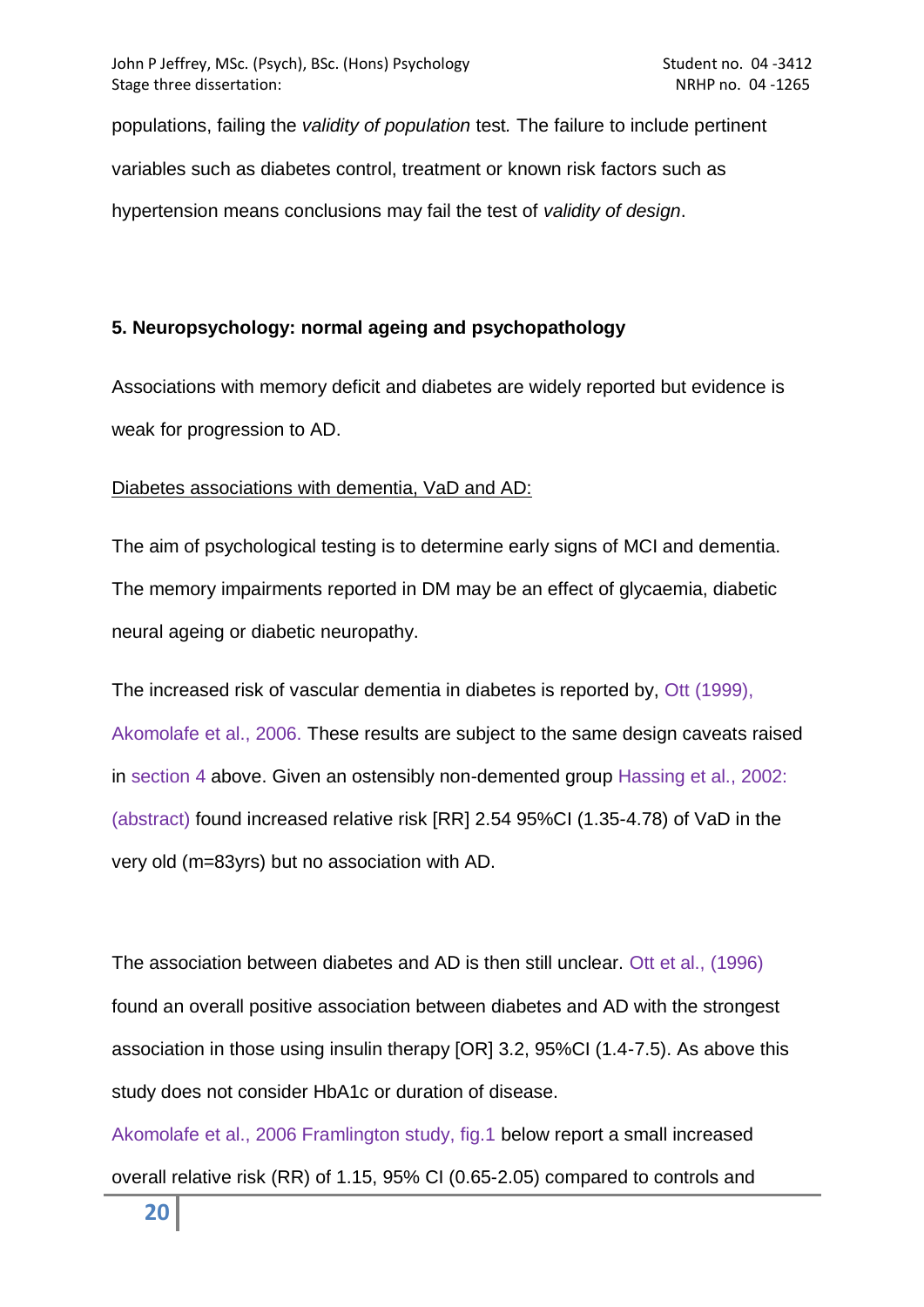conclude that "DM is a risk factor for AD in the absence of other known major AD risk

factors'.



Figure 1. Cumulative incidence of Alzheimer disease in entire sample: comparison of groups with and without diabetes mellitus (DM), adjusted for age and sex.

Akomolafe et al., did not find any interaction effects by treatment type although 26 of the 202 DM subjects were on "no treatment". This is in contradiction to the strong interaction effects found by Schmidt et al.,(2004). The interaction found between treatment types as defined in the Rotterdam study, Ott et al., (1996), is instructive, with higher relative risks for dementia and AD for those on insulin treatment. Since Type-2 diabetes may progress from "no treatment" to tablets to insulin therapy this would support a more complex aetiological analysis than is served by treatment categories alone.

## Diabetes and cognitive decline:

Lower cognitive scores are associated with normal ageing and onset of neurological disease such as dementia or AD. The incidence of diabetes increases with age so it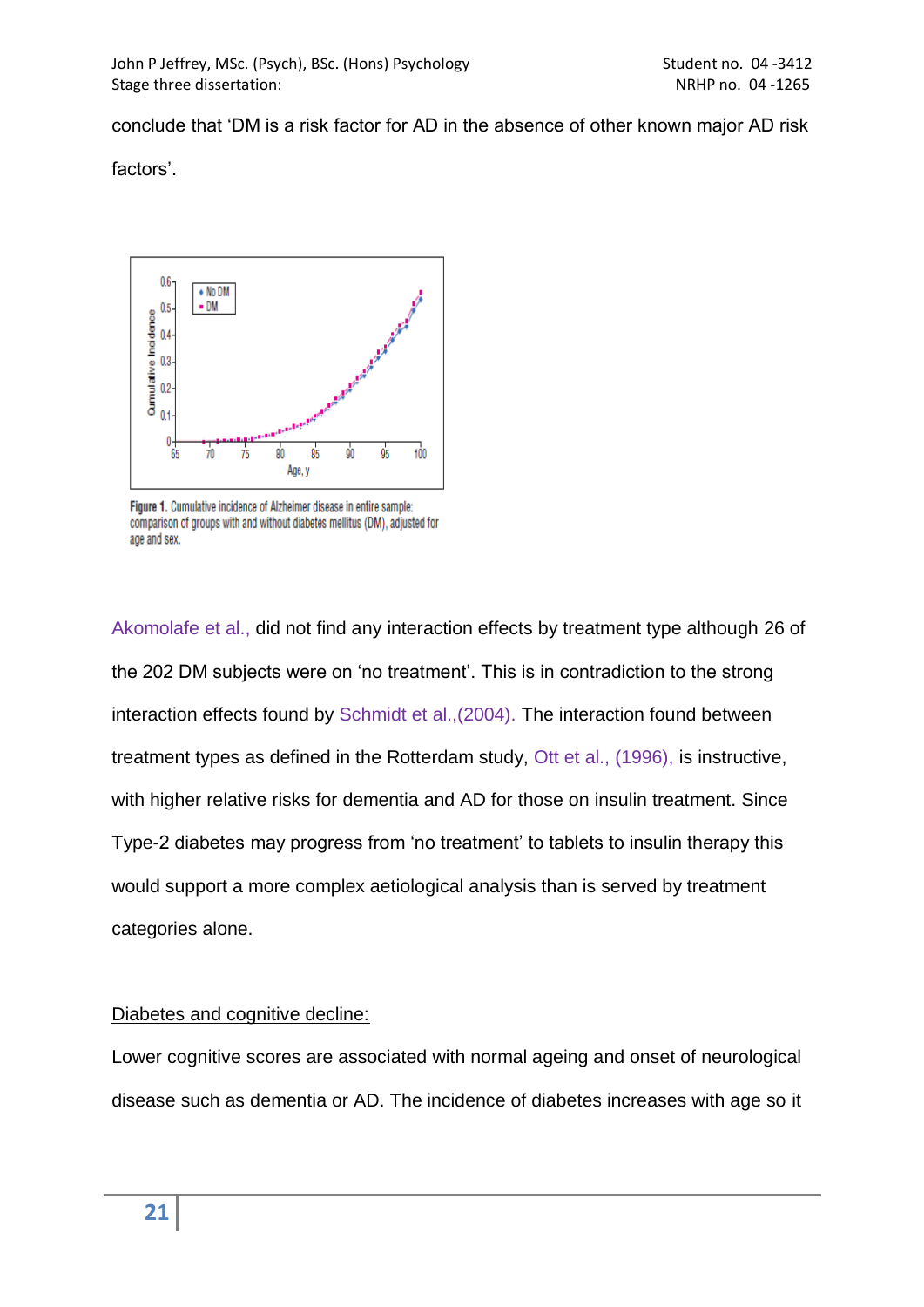is important to separate out the effects. The goal of psychological testing is earlier diagnosis allowing earlier therapeutic intervention.

1) Verhaeghen et al (2003) Berlin Study using 1990 baseline data performed a multivariate analysis of cognitive tests controlling for age, sex, social educational status and dementia status. Of the remaining major risk factors congestive heart failure, stroke, coronary heart disease, and diabetes mellitus each contributed to overall cognitive impairment. DM was the only risk factor that contributed to decline in memory, however the presence of any one risk factor did not lead to an increased rate of cognitive decline, see Fig.2 below



Figure 2. Composite intelligence score as a function of age in the group of participants with at least one of the four cognition-related diagnoses (i.e., diabetes, congestive heart failure, coronary heart disease, or stroke) and the group of participants without any cognition-related diagnosis. CVS = cardiovascular syndrome;  $D$ iab = diabetes.

2) Hassing, et al., (2004) report no differences at baseline 1991 between diabetic and normal in elderly subjects (m=82.8yrs), but shows a significant cognitive decline in MMSE and in 5 out of 10 other cognitive measures over the following 6 years, concluding that diabetes is a risk factor for cognitive decline in elderly subjects..

.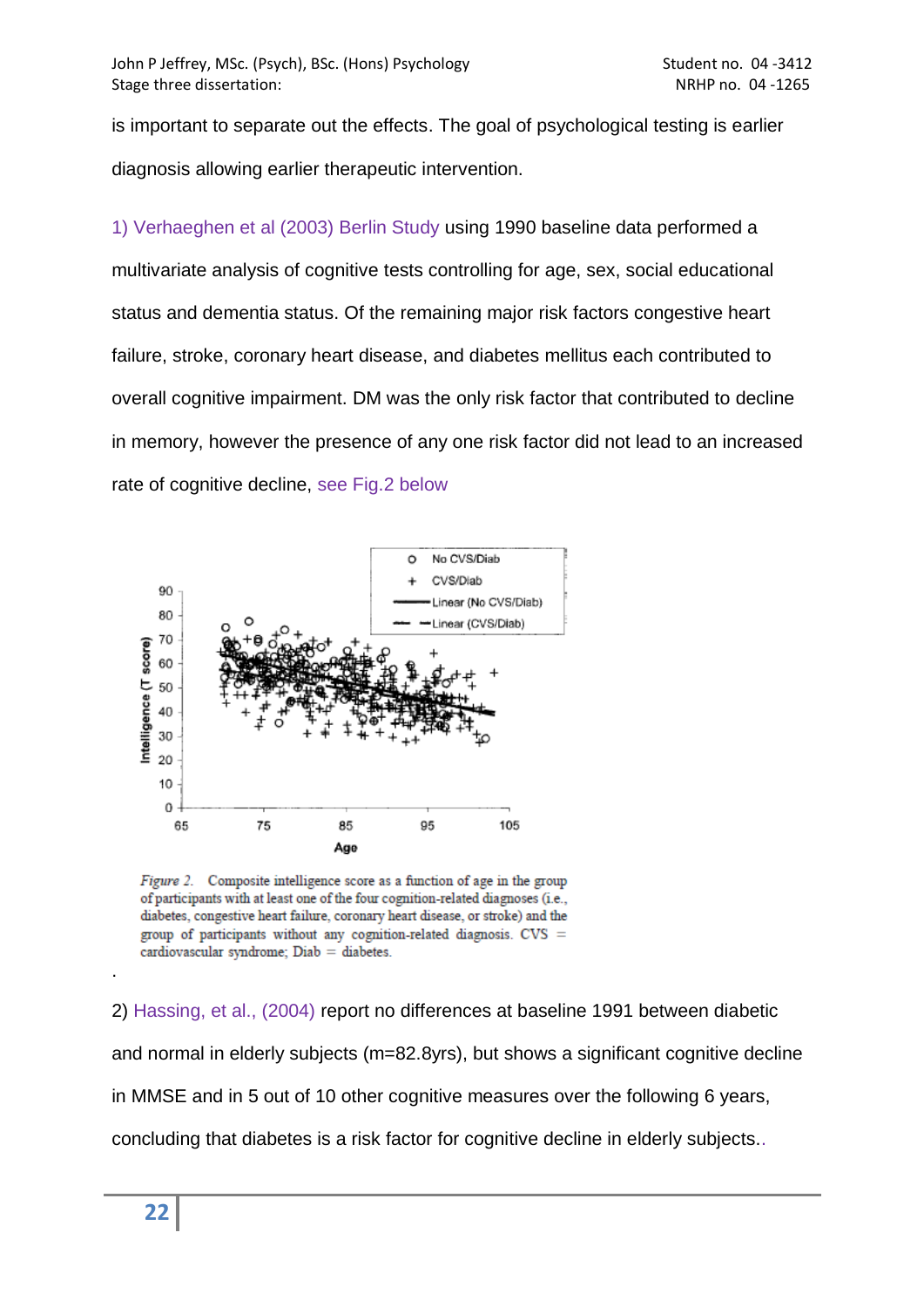3) In contrast to many studies Yeung et al., (2009) report no significant contribution of diabetes to episodic memory, verbal fluency, reaction time or perceptual speed. Diabetic impairment was observed in 1 out of 3 tests of executive function and in 1 out of 2 measures of sentence verification, a measure of semantic speed. No significant decline was seen in the other 16 tests. These measures held over both groups Young-old (m=63.6yrs) and Old-old (m=75.6yrs) .

In conclusion there is evidence for selective effects of DM on cognition but little for long term cognitive decline, except in the most elderly subjects Hassing. A possible confound is the effect of hyperglycaemia on cognitive testing Nilsson, Wahlin, and Nilsson (2005) find it is the presence of elevated glucose, hyperglycaemia as measured by blood sugars, rather than diabetes per se that affects memory.

# **6. Glycaemic control in diabetes**

# Animal models:

Experimental animal studies are not subject to random control regimes and can demonstrate analogous associations between diabetes and cognition, neuropathy, insulin control and deficits in old age.

STZ-diabetic rats with glucose levels at 20-25mmol/l quickly develop diabetic complications. Young adult rats show learning difficulties unless given insulin treatment. If treatment is withheld until 10 weeks of onset learning is already impaired. After around 12 weeks without insulin treatment, hippocampal areas show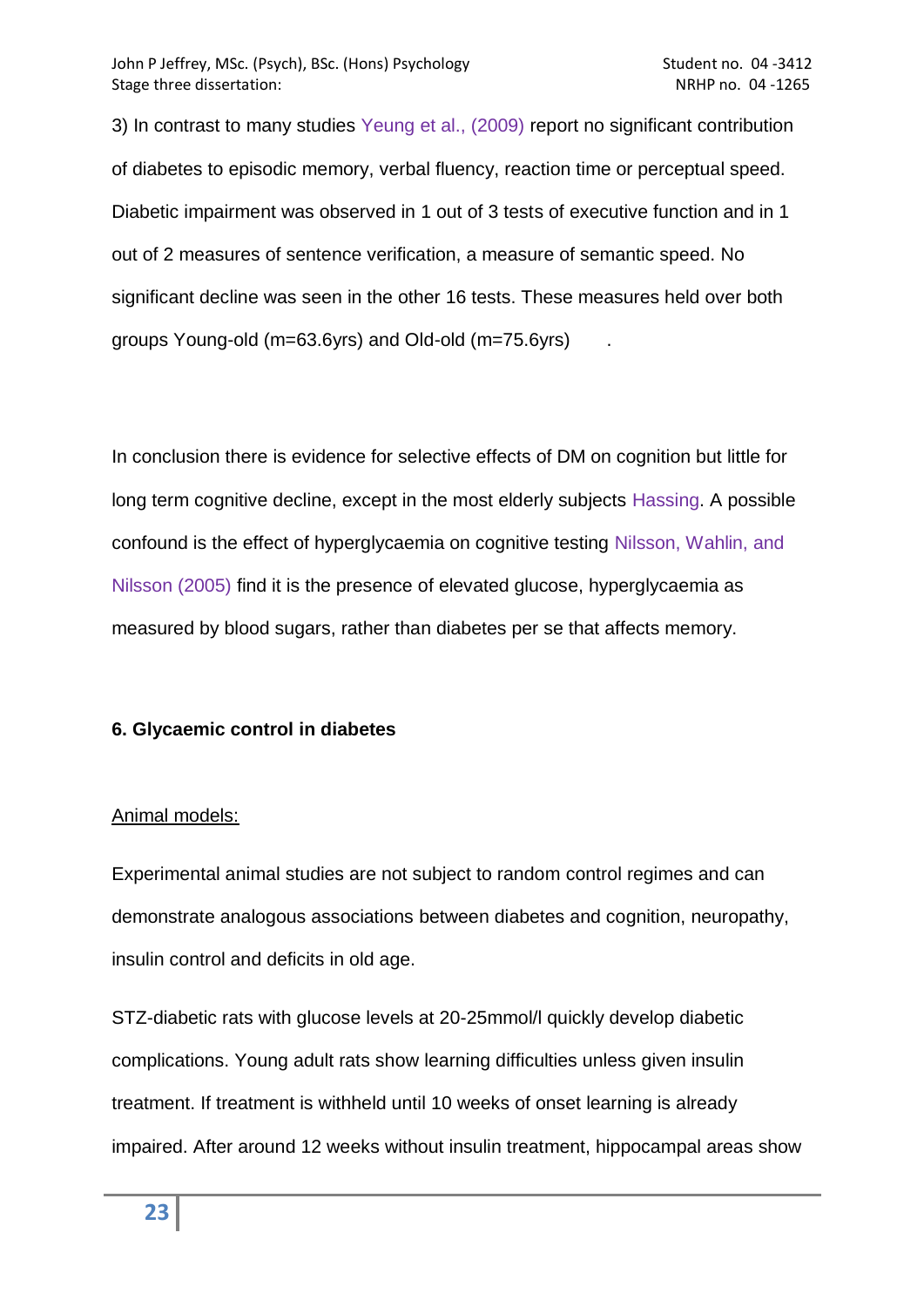maximum synaptic change that affects Long Term Potentiation (LTP). The effects are dose dependent: at 15mmol/l glucose levels no LTP deficits were observed. Gispen and Biessels 2000. Hyperglycaemia in diabetic rats favours the polypol pathway as evidenced by the levels of sorbitol and fructose: less in diabetic rat brains than in the peripheral nerves. Takeuchi proposes that hyperglycaemia and the polypol pathway are associated with increased AGE-2 production, a neurotoxin.

Control of diabetes, by treatments lowering glucose levels, has positive effects in both rodent and human subjects. Gispen (2000, pp.458) makes this argument citing studies that correlate good metabolic control with enhanced cognitive function. Where diabetic complications are reduced and in rats and cognitive deficits eliminated.

## Current control strategies

Holland and Rabbitt (1991) raised the issues of age of onset and diabetes control as important variables when studying cognitive deficit in psychological testing. Although they are rarely collected together in epidemiological studies. Schmidt ,(2004) comments on the dearth of such figures, indeed Yeung et al., (2009) reports that no HbA1c figures, let alone treatment or age of onset, available in their VLS, relying on self report for diabetes control status. They describe their sample as having "mild diabetes', somewhat of a contradiction of terms.

1) The findings of the US Diabetic Control and Complications Trial (DCCT), 1993 and The UK Prospective Diabetes Study (UKPDS), 1998 have shown that tight control of blood glucose levels reduce the long term complications of DM. This is true of other risk factors BMI, hypertension and cholesterol levels. Diabetic regimes aimed at tight control of blood glucose levels, measured by glycated haemoglobin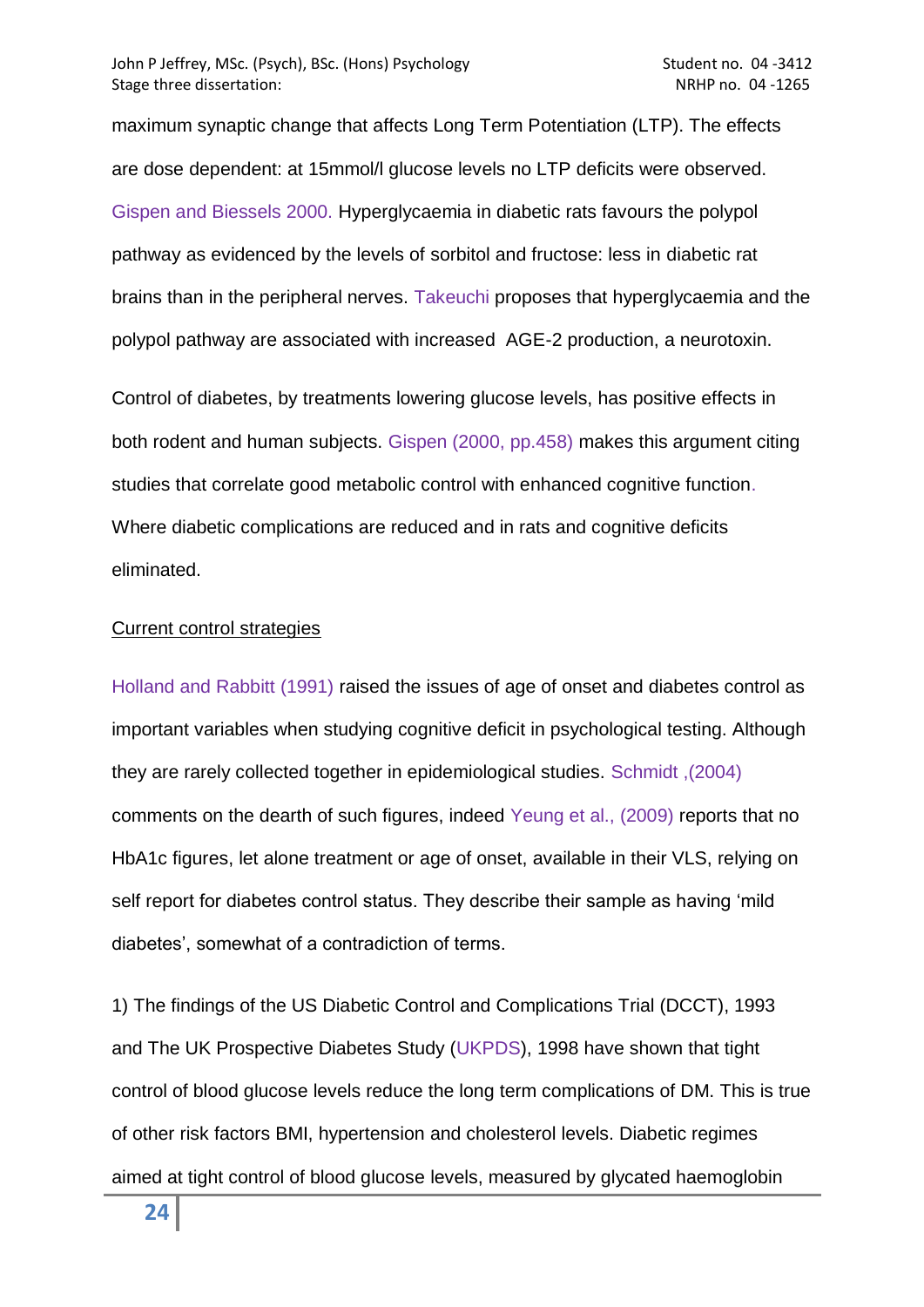(HbA1c), have been shown to change the rate of progress in micro-vascular and macro-vascular complications in type-2 diabetes.  $HbA_{1c}$  is used to assess blood glucose control, a range of  $6.5 - 7.5\%$  being the aim set by NICE, (2002).

2) There remains unexplained variance with well controlled patients suffering severe complications and poorly controlled patients suffering no ill-effects.

In general however, good control will reduce glucose concentration and reduce the glycation of proteins and production of AGE"s. According to the glycation theory AGE-2 is favoured by hyperglycaemic conditions and is implicated in AD.

3) Using UK as a proxy timetable for better glycaemic control, following on from DCCT (1993), UKPDS (1998) and the UK National Services Framework for Diabetes (NSF) 2003 a 10yr plan - we can assume that a reduction in undiagnosed diabetes and the effects from good diabetic control would not begin to show in research much before 2000. Regardless of this if the data are collected they can be controlled for.

More recent results could should show different effect . The Schmidt 2004 CASCADE study and the Akomolafe et al., 2006 Framlington study apply more rigorous definitions of "diabetes" and have established interesting "treatment" effects.

# <span id="page-24-0"></span>**[7. Psychotherapeutic interventions and hypnosis](#page-24-0)**: John Jeffrey, MSc. Psychology, DHP(NC)

The need for improved emotional and psychological support is recognised in the Department of Health (2008) publication "5 Years On": Delivering the Diabetes National Service Framework. The proposed Improved Access to Psychological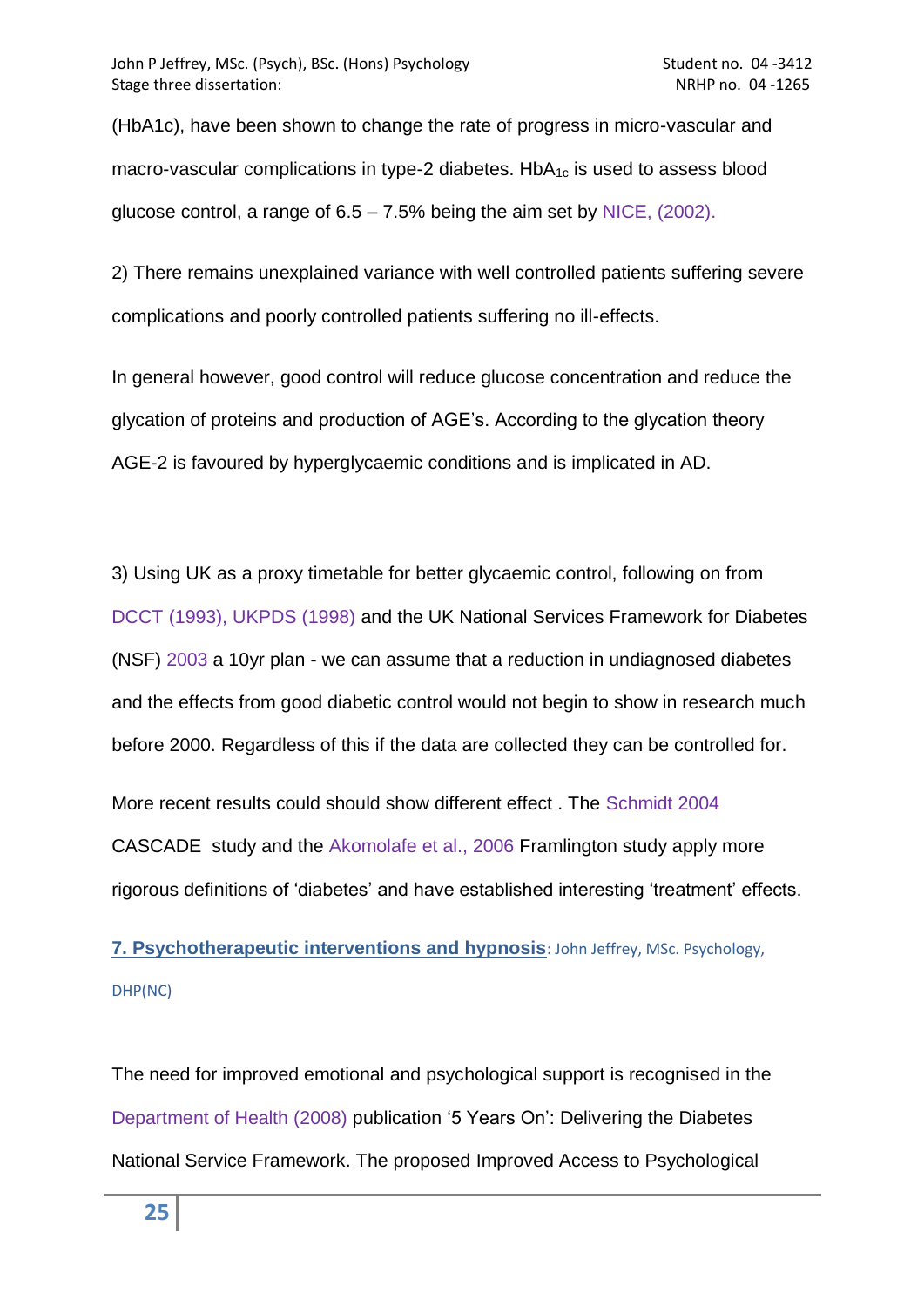Therapies (IAPT) aimed at improving support above the 38% level of primary care trusts providing psychological support for adults with diabetes. The efficacy of psychological interventions in the general population is not in doubt. However the literature reveals a limited number of well controlled studies of psychological interventions with diabetic patients, Snoek, F. J. & Skinner T. C., (2001).

In the absence of emotional and psychological support people may seek to maximise self control through alternative therapies.

Complementary and Alternative medicine (CAM) is a life style choice for many United States diabetic patients. This does not appear to be a barrier or alternative to conventional medicine. In a sample of 2500 DM patients no negative impact was observed on the take up of preventative care or primary care, Garrow, D, Egede, L (2006a). Using the same 2002 national household survey data sponsored by the "National Center for Health Statistics", Garrow, D, Egede, L (2006b) confirmed a dramatic increase in CAM among DM patients in line with the general population. 48% of DM patients used CAM of which 17% used relaxation therapy. Prayer was significantly higher in diabetic patients (Odds Ratio 1.19, 95% CI 1.05, 1.36). Hypnosis was grouped under "other" but no conclusions could be drawn given the small sub-sample size.

A review of the CAMEOL project, Pilkington, K., Stenhouse., E, Kirkwood., G, Richardson J (2007), identifies only one study of hypnosis and its affect on Blood Glucose (BG). This same study is cited by Xu, Y and Cardeña, E (2008) in a review of hypnosis as an adjunct to therapy in supporting patients manage their diabetes.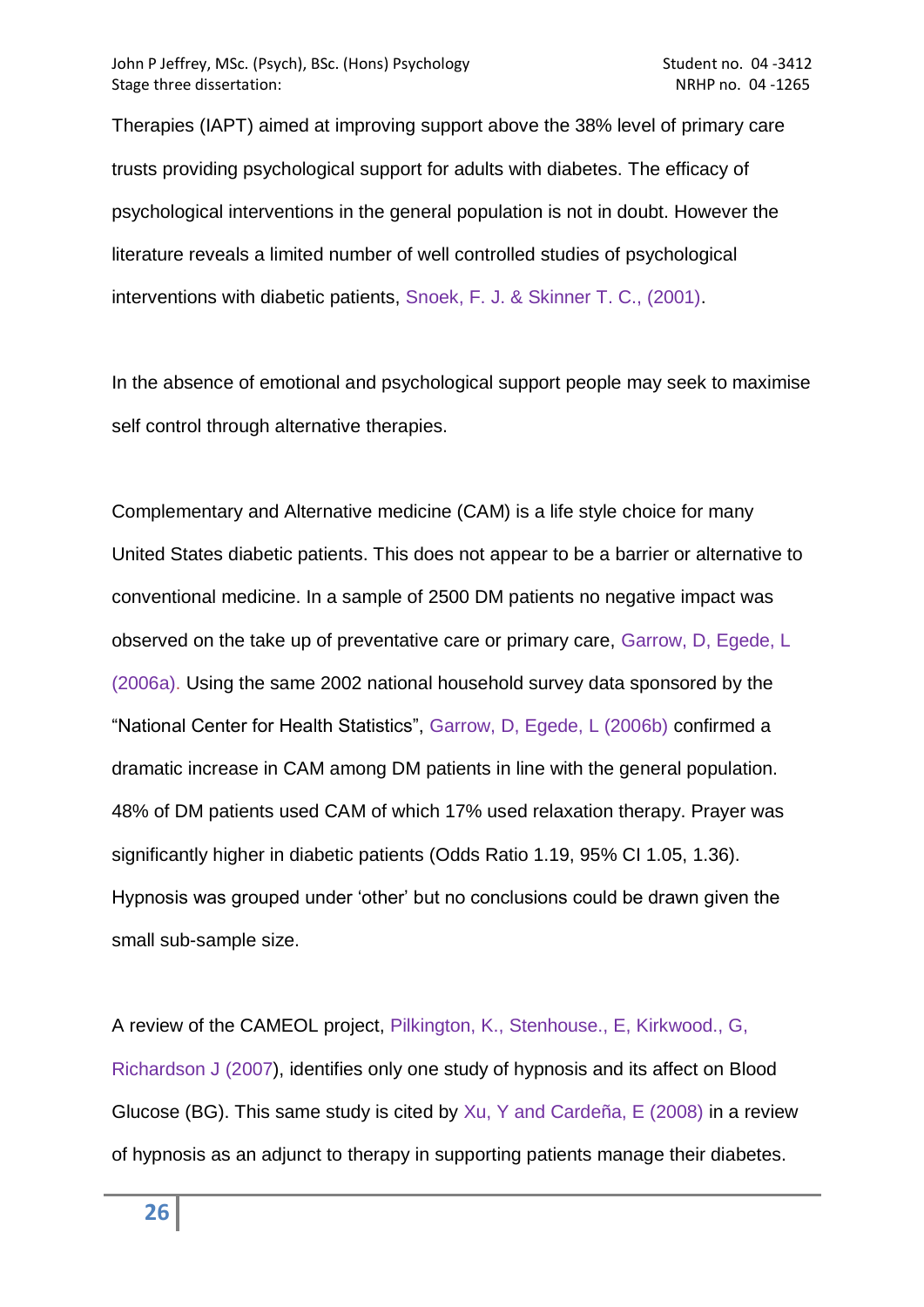Xu, et al., cite one other case study (n=1) in their review covering BG control. Xu, et al., also review compliance, weight loss and increased peripheral circulation discussed below.

#### Glucose Control

Pilkington et al., & Xu et al., cite the study measuring the affects of hypnotically induced stress by abreaction on three physiological markers including blood glucose. However the actual study by Vandenbergh, Sussman, and Titus (1966) was poorly controlled and lacks both design and methodological validity. It was a small non random opportunity sample using repeated measures (n=6). It had uncontrolled variables such diabetes type, patient profile, treatment type and level of abreaction. Post priori selection of control day, uncontrolled order effects and simplistic student ttests mean the results have little relevance to the literature on glucose control or hypnosis.

As a proxy however DM glucose control and stress management were examined by Surwit, S et al., (2002). A controlled study using type-2 DM patients looked at the effects of stress management on glucose control. Stress management training showed positive effects in follow up assessments, 1 year after baseline, on glucose control as measured by HbA1c. The training consisted of 1) Progressive Muscle Relaxation PMR, 2) Cognitive Behavioural Techniques for recognising and dealing with stress, including guided imagery, deep breathing and 'thought stopping' and 3) health education on the effects of stress. Training was 5 half-hour sessions, in small groups, the control group were given non directive diabetes education. The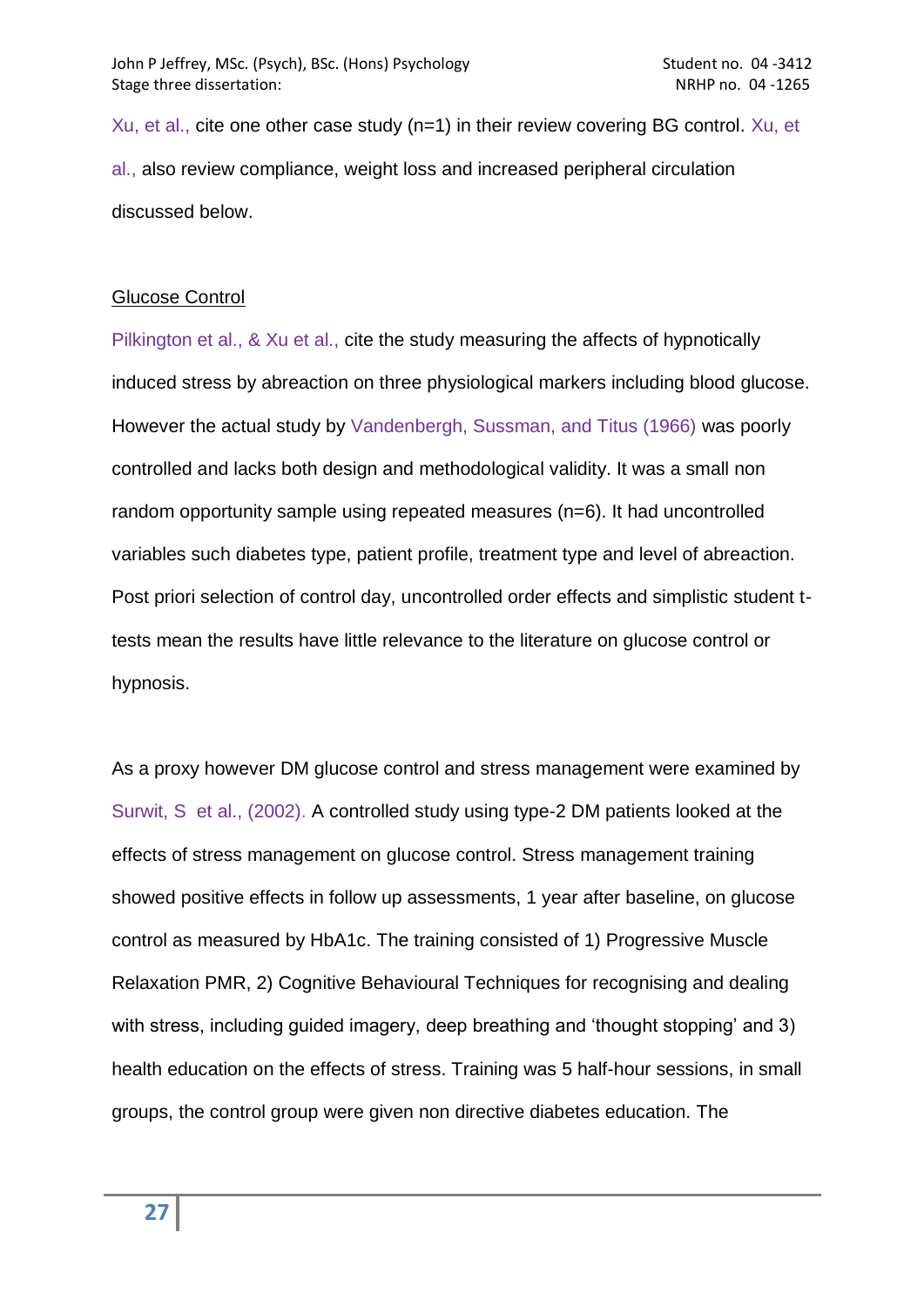treatment group continued to practice mini stress busting techniques, incorporating these into their daily lives.

Compared to the control group HbA1c was reduced by 0.5% in the treatment group. Although modest this is associated with significant reductions in micro-vascular complications.

#### **Compliance**

Diabetes has multiple psychological components and often the resultant effect of psychological stress on BG is idiosyncratic and contingent. This is more so in IDDM than with NIDDM when BG should theoretically rise in response to stress hormones.

Stress and DM can have bi-directional effects. Stress can also affect BG indirectly through poor compliance with BG testing and self- medication, similarly with diet and exercise regimes. Psychological stress can be negative or positive.

Interventions aimed at compliance need to be targeted. Cox, D., J., and Linda Gonder-Frederick, L., (1992) review the complexity of psychological behavioural research in diabetes. Inconsistent results they conclude are due to the high level of uncontrolled diabetes related variables and research would benefit from a more experimental methodology.

Xu, Y et al. cite the Ratner, Gross, Casas, and Castells (1990) with hypnosis leading to improved compliance as evidenced in HbA1c results. However this is a study of 7 Insulin Dependent DM (IDDM) adolescent patients (n=7) and does not necessarily generalise beyond the study to the DM population in general.

#### Exercise & Diet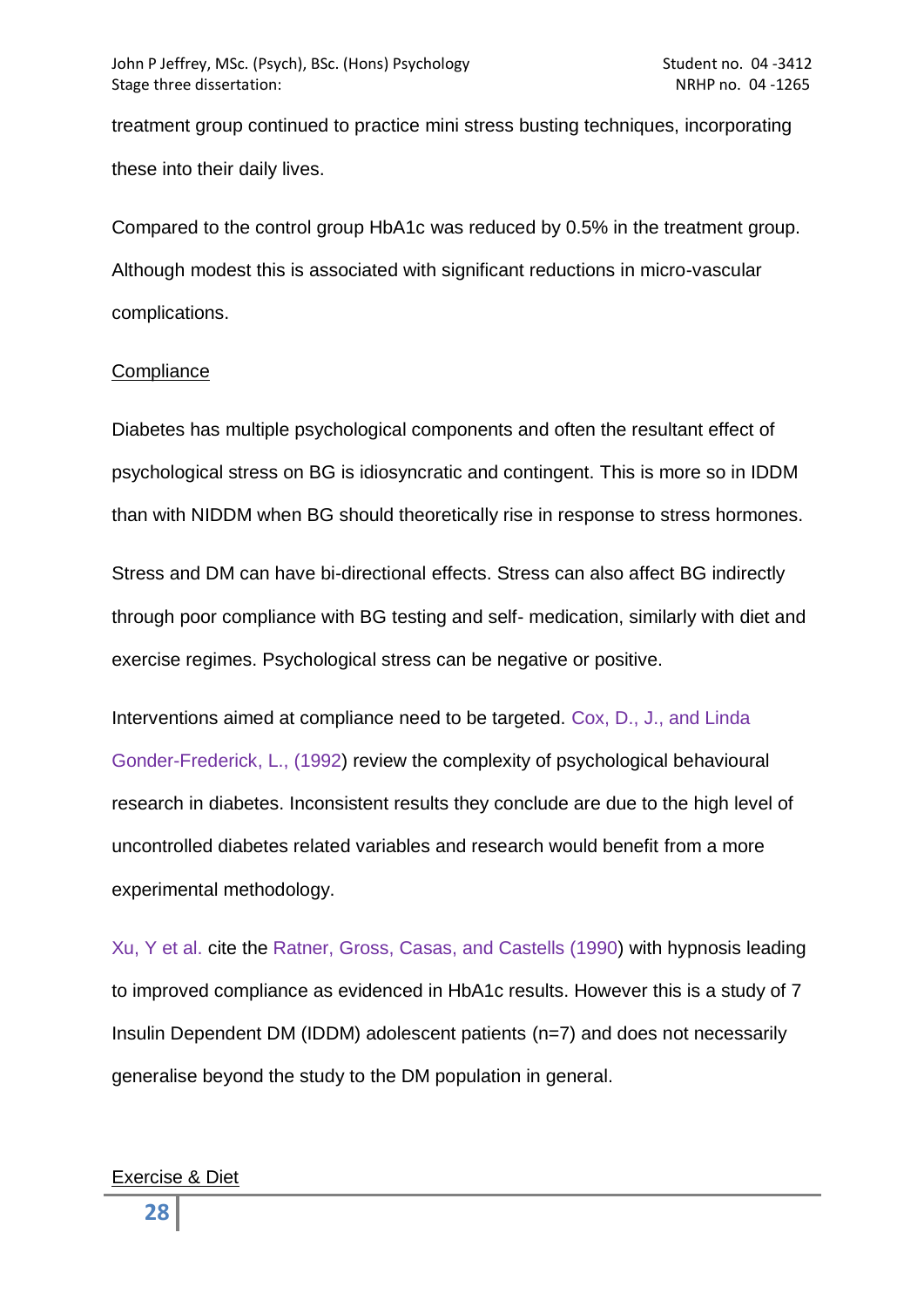Weight reduction and exercise are associated with both short term and long term health benefits for both NIDDM and IDDM patients, UKPDS, (1998), "5 Years On" (2008). There is a large amount of literature relating to healthy exercise and diet regimes in the general population, including CAM and psychological interventions. In this respect, subject to any caveats above, there is no reason to assume any significant differences in the diabetic population per se. Typically evidence on compliance and its positive effects is variable Cox et al., cite Rubin et al. (1990), who found that "improvements in insulin adjustment and SMBG were maintained after intervention, but changes in diet and exercise were not".

## Increasing Peripheral Circulation

There is an effect here. Xu, et al., cite Grabowska (1971), although the number of studies since remains low.

A literature search of www.PsychINFO.com 07.08.10:11.15 using (ABS(**vasodilation**) AND ABS(**hypnosis**)) gave 10 hits including Grabowska, [www.SCOPUS.com](http://www.scopus.com/) 07.08.10 9 hits and www. [PubMED.](http://www.com/) com 07.08.10.18 hits. There is some overlap.

The range of studies are not necessarily directly relevant to the issues of this research, namely glucose control, compliance and lifestyle choices, however they would appear to be a candidate for further analysis and research.

**In summary** there is evidence in the literature to support psychotherapeutic interventions aimed at compliance, exercise and diet. While there is a lack of controlled studies using hypnosis the content of hypno-psychotherapy sessions is well represented namely progressive relaxation, CBT techniques and self awareness.

*[Return to welcome page](diabetes_1.htm)*

# **8. Discussion**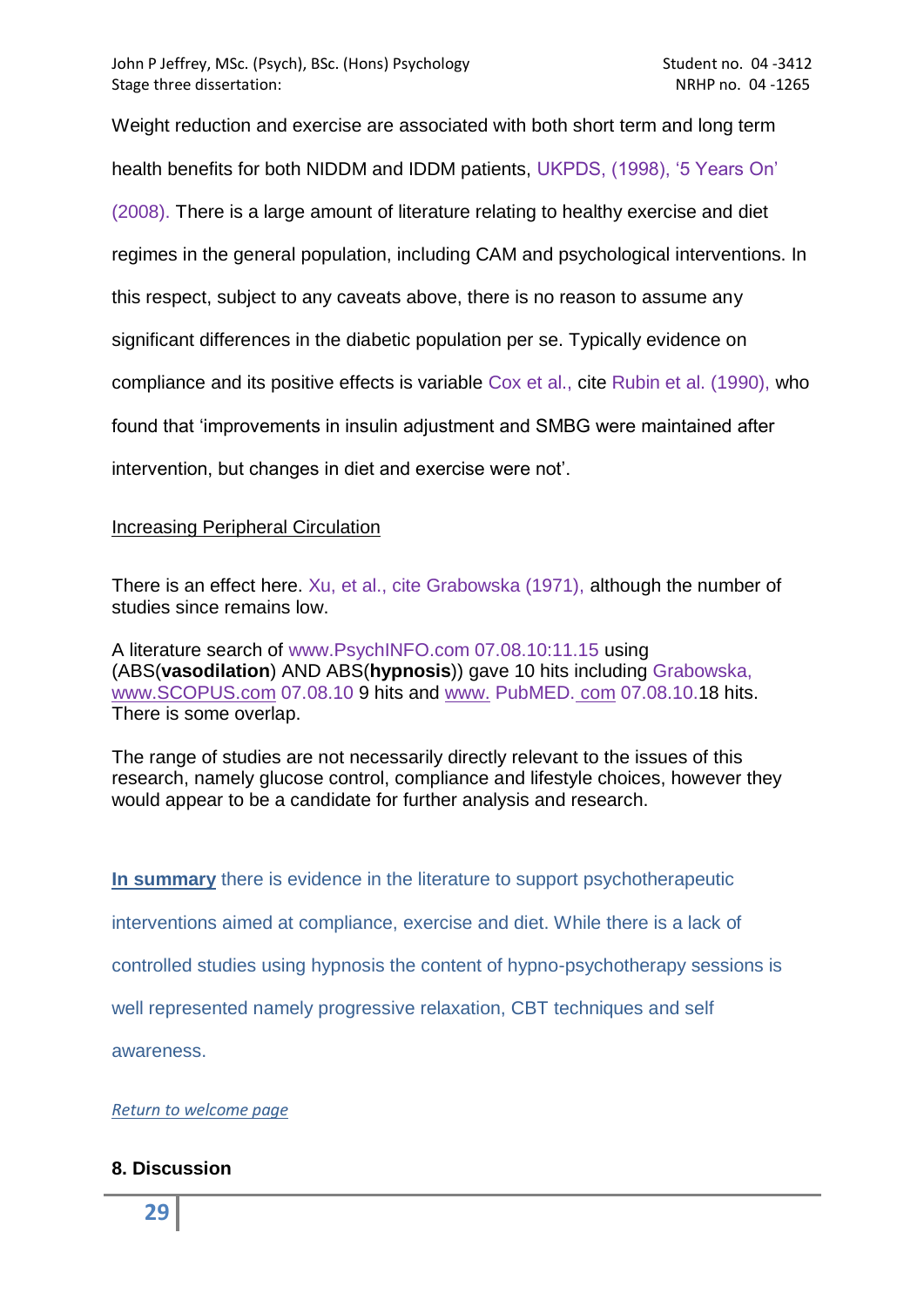1) Two themes of the epidemiological research are diseases of the elderly and cognition. Epidemiological studies have included in their remit the explication of the causes of disease, van der Fliers, 2005. Notwithstanding genetic variation, the inconsistent associations between MCI, AD and diabetes may be due to lack of study validity and confounds such as treatment, control and age of onset.

The variables included in studies are those considered valid at the time the studies are set up. These may be amended in the light of new findings although the results may take time to feed through. Treatment, control and age of onset of diabetes are such predictor variables: defined by diagnosis, treatment and medical history.

Ideally diagnosis of should be by a physician, especially when dealing with elderly subjects. Treatment ranges from diet and exercise, tablets to insulin. There are different tablet types and different insulin regimes. Age of onset and control are associated with vascular complications and may be relevant.

2) To properly partial out the effect of diabetes it is necessary to include these predictor variables in multiple regression analyses, including appropriate interaction terms in the model. An example is Schmidt (2004) who included treatment as a dichotomised variable showing hypertensive diabetics are at increased risk of brain atrophy ( $\beta$ =1.19, p=0.02). But when interaction between hypertension and treatment is included the contribution to overall risk for treated diabetes is not significant  $(\beta=0.10, p=ns)$ , while untreated diabetes is at increased risk ( $\beta=2.2, p=0.001$ ).

Nilsson 2002 included HbA1c levels allowing the separation of diabetes from transitory glucose effects on memory. Hyperglycaemia rather than diabetes is associated with memory deficit. This again supports a role for these variables.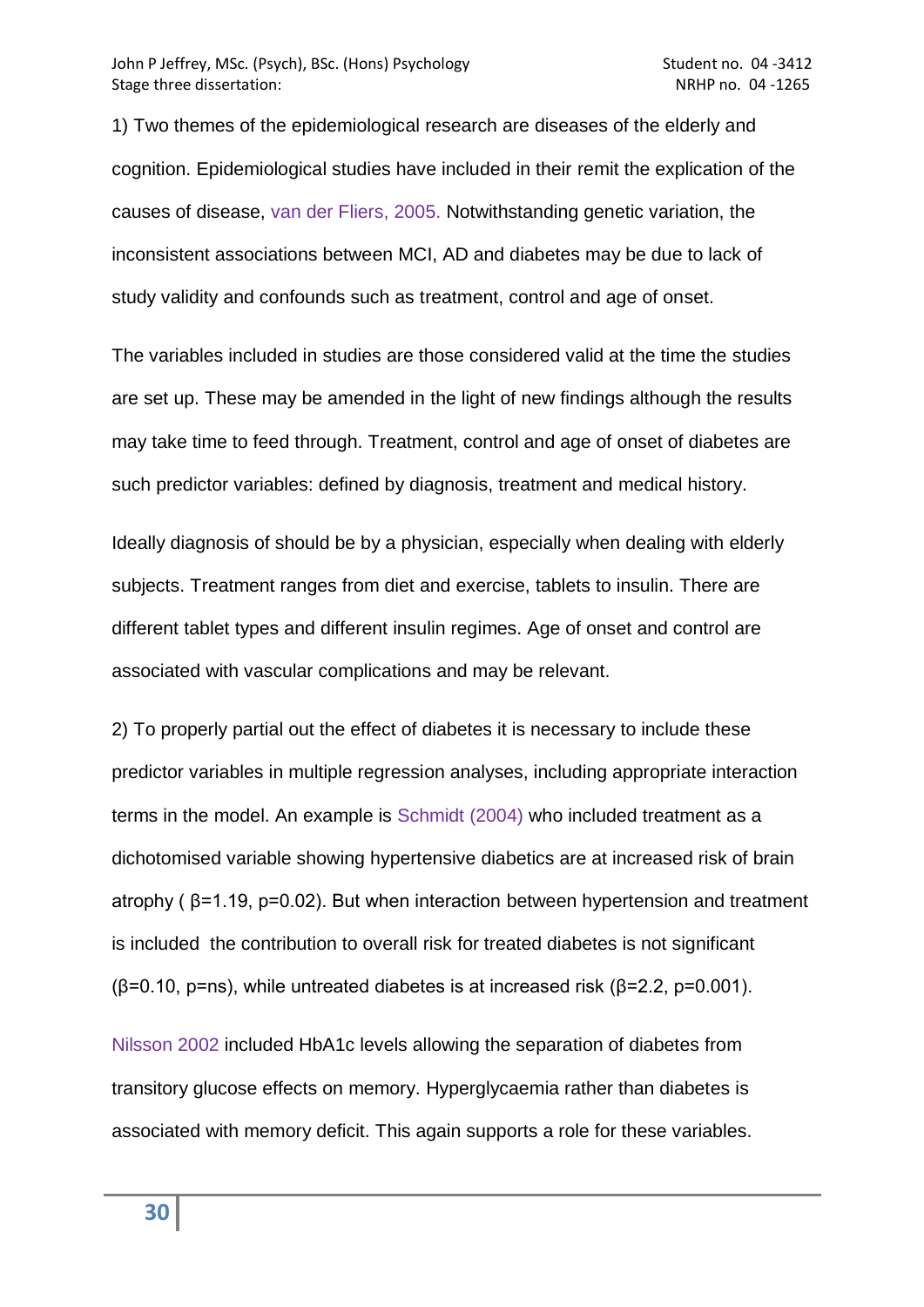Ott 1996 included treatment details and found no increased risk of dementia with diabetics on oral medication [OR] 1.0: CI 95%(0.6-1.9) after controlling for risk factors including hypertension and treatment for hypertension. Compared to the overall [OR] 1.2: CI 95%(0.8-1.9) and insulin treatment ,[OR] 2.6: CI 95%(1.1- 6.2). The range of OR values for insulin treatment (1.1- 6.2) shows a high level of variation. Unfortunately there are no data available to subdivide this range by level of glucose control ( HbA1c).

Lack of appropriate data meant that 13 participants from the Rotterdam and 21 from the Whitehall study were excluded from the CASCADE study due to lack fasting or random glucose levels, Schmidt 2006. Yet both the Rotterdam and Whitehall studies are widely cited. Yeung 2009, investigating the effects of diabetes on cognition included years since onset but no HbA1c detail, which in light of Nilsson's conclusions above emphasises the need for such data.

3) Epidemiological studies are not immune from the effects of International and National Health Policy standards. Diabetes diagnosis, treatment and control in the UK, and elsewhere, have been subject to a number of such changes, DCCT 1993; UKDPS 1998; WHO 1999; NSF for Diabetes (2003).

If age of onset, treatment and glucose control are important predictors of MCI then studies that do not include them will have inherent confounds, secondly if these variables are significant predictors more recent studies that include them should show a change in effect size, e.g. Akalomafe, Yeung.

4) The glycation theory of neural ageing supports the importance of data on treatment and glucose control, Takeuchi, 2004. Glucose concentration and elapsed time determine the production of AGE"s and hyperglycaemia particularly favours the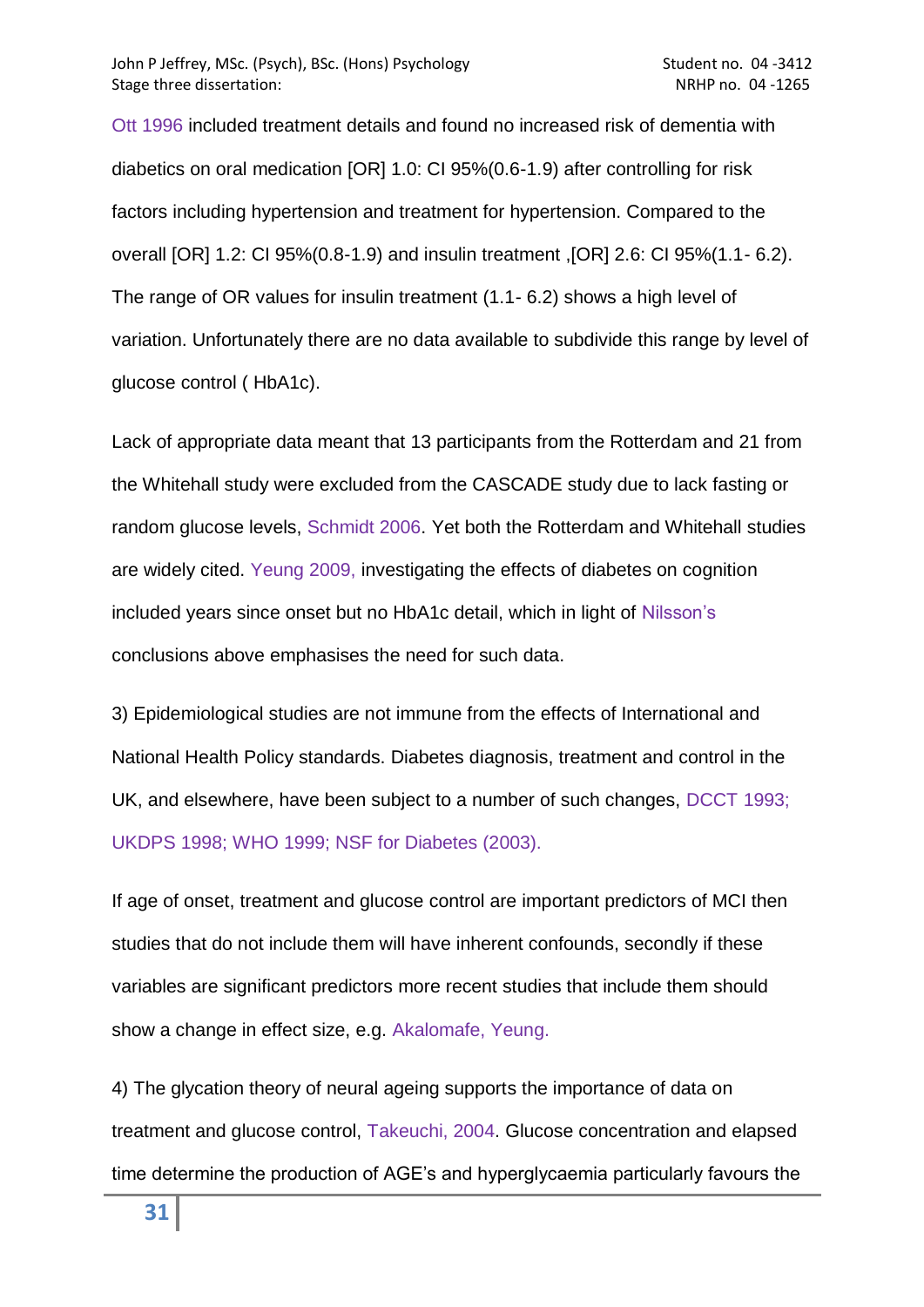polypol pathway and TAGE. AGE"s accumulate in the skin of diabetic animals according to severity of complications but there is no correlation between HbA1c in mammals and accumulation in the dura mater of the brain, Finch and Cohen, 1997.

This is taken to imply different tissue thresholds for accumulation of AGE"s and could be a factor in the much increased incidence rates of AD in the over 70"s.

The vascular theory of neural ageing Zlokovic (2005) relies on same parameters of glucose concentration and elapsed time as above. It is the quality of prolonged control over blood sugar levels that mainly determine vascular complications in diabetes, namely retinopathy nephropathy, neuropathy, coronary heart disease and stroke. According to Zlokovic (2005) vascular disease is responsible for an increase in Aβ leaking across the BBB and for dysfunction of the neurovascular unit leading to encephalopathy.

Clearly on theoretical grounds treatment, control and age of onset shuld be pertinent data in the analysis of associations between DM, MCI and AD.

5) Psycho-therapeutic interventions aimed at compliance can have an effect on blood glucose control and help to delay or avoid the complications of diabetes. Additionally psychotherapy, counselling and education enable the person with diabetes to assert personal control over their condition. This can have the indirect effects on better control and avoid the spiral of failure that can lead to depression often associated with chronic conditions.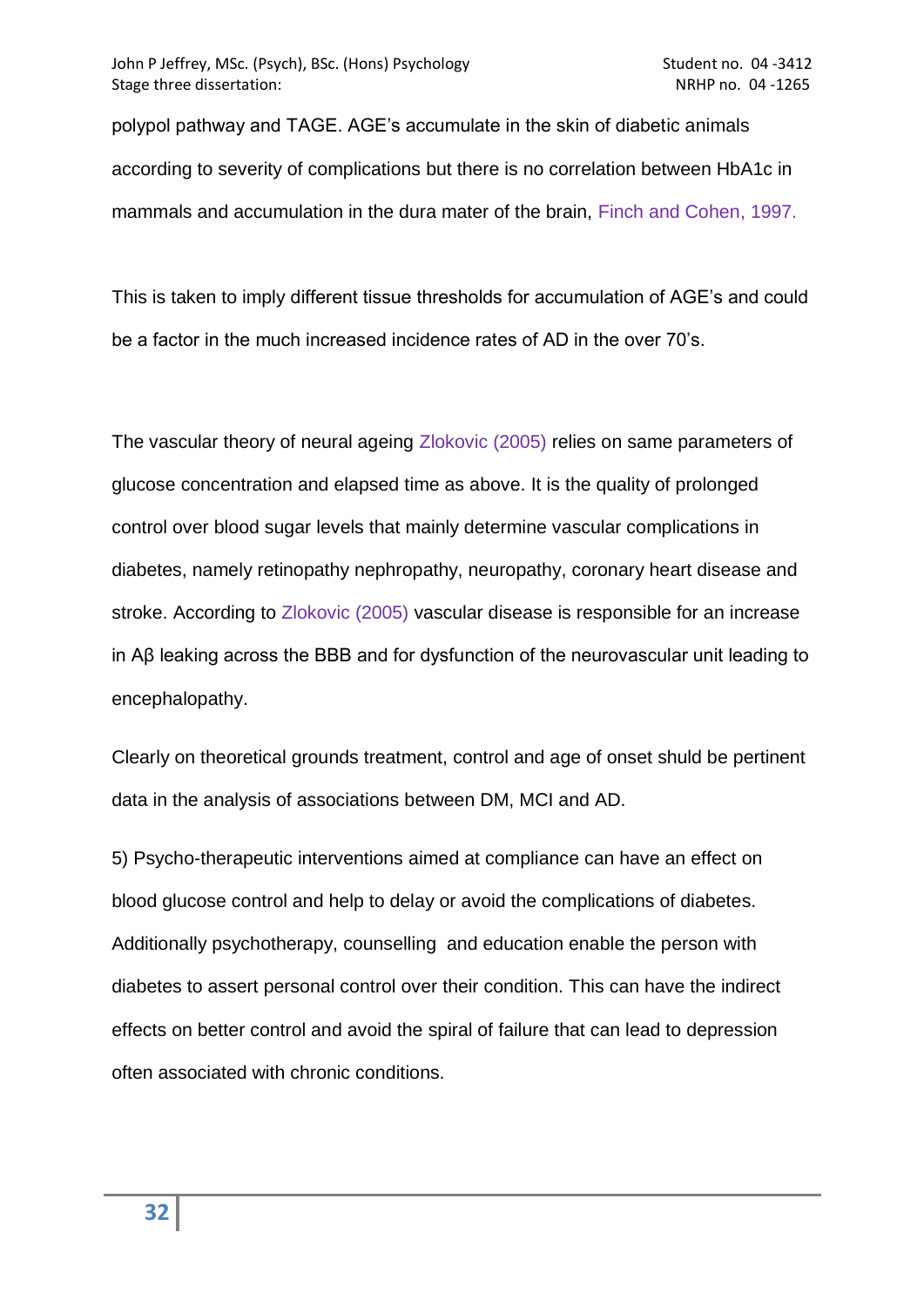# **9. Summary/conclusions.**

Main effects for DM seen in historic epidemiological studies may be significantly different from more recent findings. This is due to poor design in operationalising key diabetic variables such as treatment, control and duration of illness or from other uncontrolled variables.

It is perhaps a subtle distinction to argue that hyperglycemia rather than diabetes is responsible for cognitive impairment in diabetic patients. But, the distinction being made, it allows the limits of normal functioning to be defined, less than 15mmol/l for rodents, much in the way that blood glucose limits of 4-7mmol/l before meals are optimum levels to reduce diabetic complications. Control within these limits can be assisted using psychotherapeutic interventions.

Glucose control, treatment and duration have theoretical links to neural ageing in both the glycation and vascular theories. Glucose control, treatment and duration all have causative links.

When all sources of variance have been accounted for then results from different studies should converge. Previous results showed little consensus. Policy changes on diabetes have resulted in earlier diagnosis and better control. Glucose control and duration will have different cumulative effects between different cohorts, although this can be controlled for. Any associations between diabetes and AD that do not include as variables glucose control and duration are likely to have uncontrolled variation and results will remain inconsistent. It is also a caution to the practice of citing previous studies in support of a research hypothesis.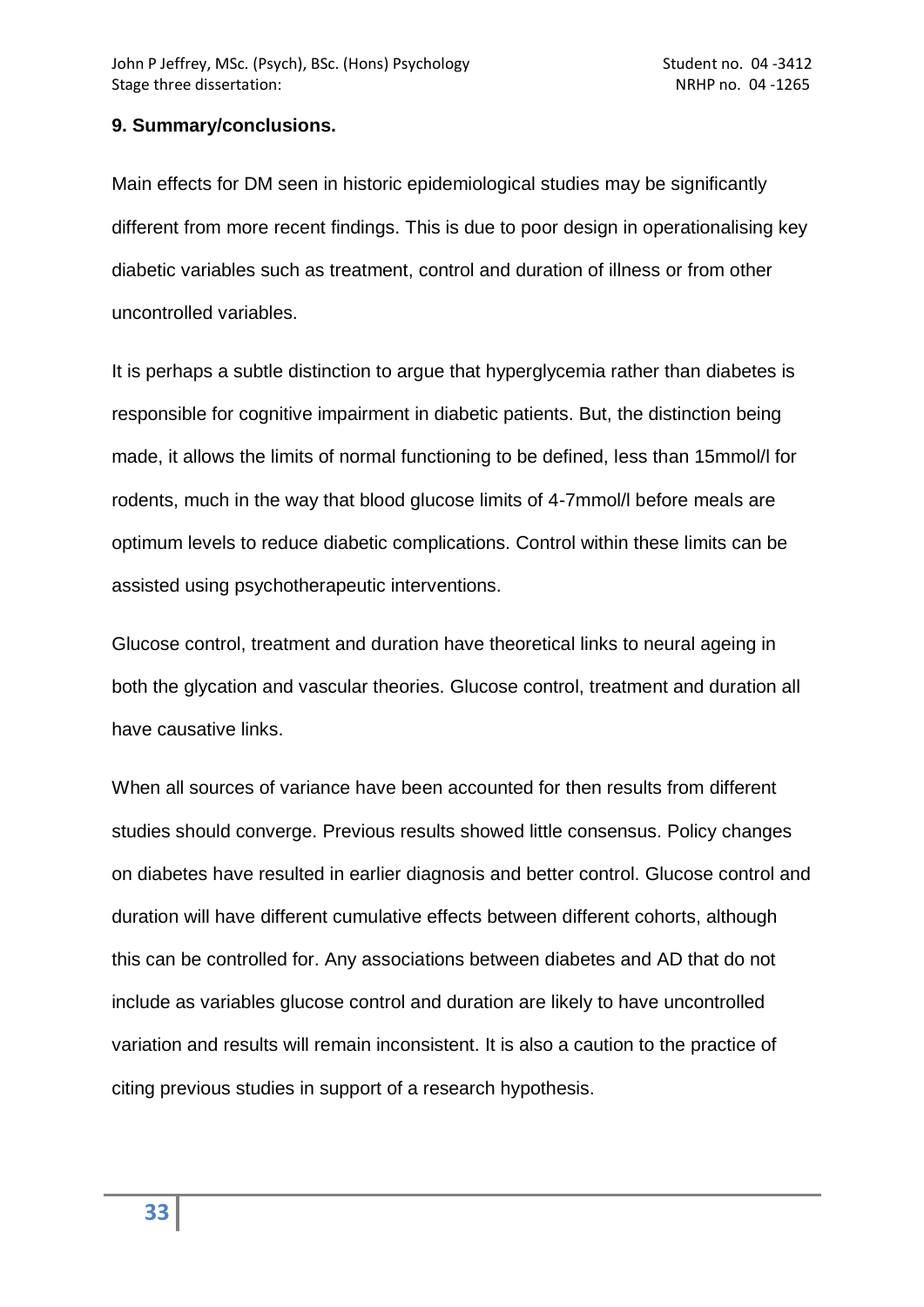In summary the inclusion of both HbA1c and duration of illness would add value to epidemiological studies. Accounting for more variation will result in more consistent findings on the association between diabetes, MCI and AD. The results considered here (1996-2009) are still inconsistent. However more recent studies controlling for glucose control and treatment type do show smaller or non-significant effect sizes and admit to the possibility that together both variables might reduce variability further. In any event psychotherapeutic interventions have their own modest effects

John Jeffrey, MSc. Psychology, September 2010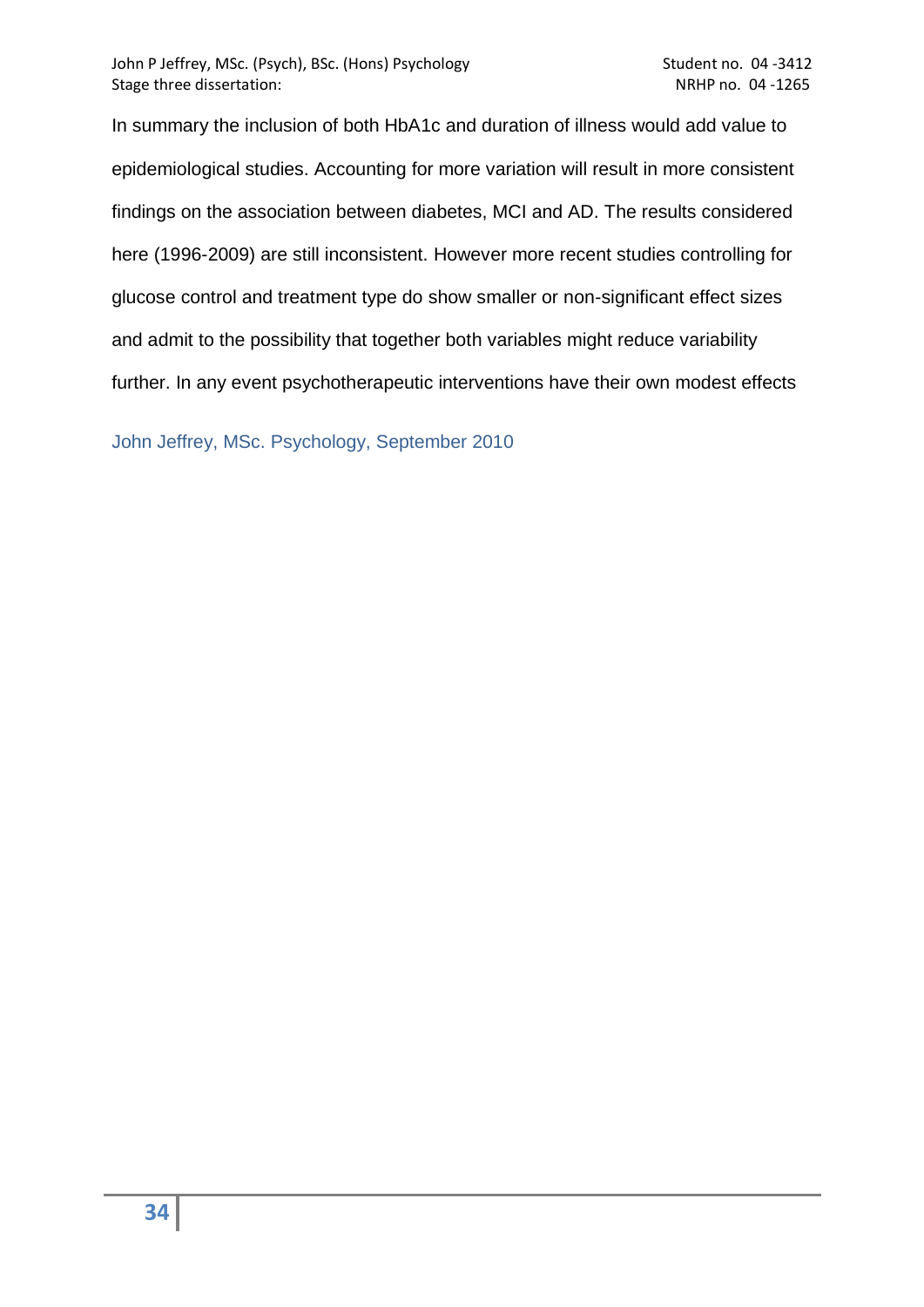# **References:**

Akomolafe, A., Beiser, A., Meigs, J. B., et al., (2006) "Diabetes Mellitus and Risk of Developing Alzheimer Disease: Results from the Framingham Study" *Arch Neurol.*  **63**:1551-1555, (www.archneurol.com on September 4, 2009)

AMERICAN DIABETES ASSOCIATION (2002) "Implications of the Diabetes Control and Complications Trial" *DIABETES CARE*, VOLUME 25, SUPPLEMENT 1, JANUARY.

Brownlee, M., (1995) "ADVANCED PROTEIN GLYCOSYLATION IN DIABETES AND AGING" *Annu. Rev. Med.* **46**:223–34

Choei, H., Sasaki, N. and Takeuchi, M. et al., (2004) "Glyceraldehyde-derived advanced glycation end products in Alzheimer"s disease" *Acta Neuropathol* **108** : 189–193

Colliot, O., Chételat, G., Chupin, M., et al., (2008) "Discrimination between Alzheimer disease, mild cognitive impairment, and normal aging by using automated segmentation\* of the hippocampus", *Radiology*, **248(1),** pp. 194–201.

Cox, D., J., and Gonder-Frederick, L., (1992) "Major Developments in Behavioral Diabetes Research" *Journal of Consulting and Clinical Psychology* 1992. Vol. **60**, No. 4, 628-638

Department of Health (2008) "5 Years On: Delivering the Diabetes National Service Framework", DH, London.

DCCT, (1993) cited in AMERICAN DIABETES ASSOCIATION (2002).

Finch, C. E. and Cohen, D. M., (1997) "Aging, Metabolism, and Alzheimer Disease: Review and Hypotheses" *EXPERIMENTAL NEUROLOGY,* **143**, pp. 82-102

Garrow, D, Egede, L (2006a). "Association Between Complementary and Alternative Medicine Use, Preventive Care Practices, and Use of Conventional Medical Services Among Adults With Diabetes" *DIABETES CARE*, VOLUME **29**, NUMBER 1, JANUARY 2006, pp.15-19.

Garrow, D, Egede, L (2006b) "National Patterns and Correlates of Complementary and Alternative Medicine Use in Adults with Diabetes" *THE JOURNAL OF ALTERNATIVE AND COMPLEMENTARY MEDICINE,* Volume **12**, Number 9, 2006, pp. 895–902

Gispen, W. H. and Biessels, G-J., (2000) "Cognition and synaptic plasticity in diabetes mellitus" *TINS* Vol. **23**, No. 11, pp. 542-549

Grabowska (1971) cited by Xu, et al.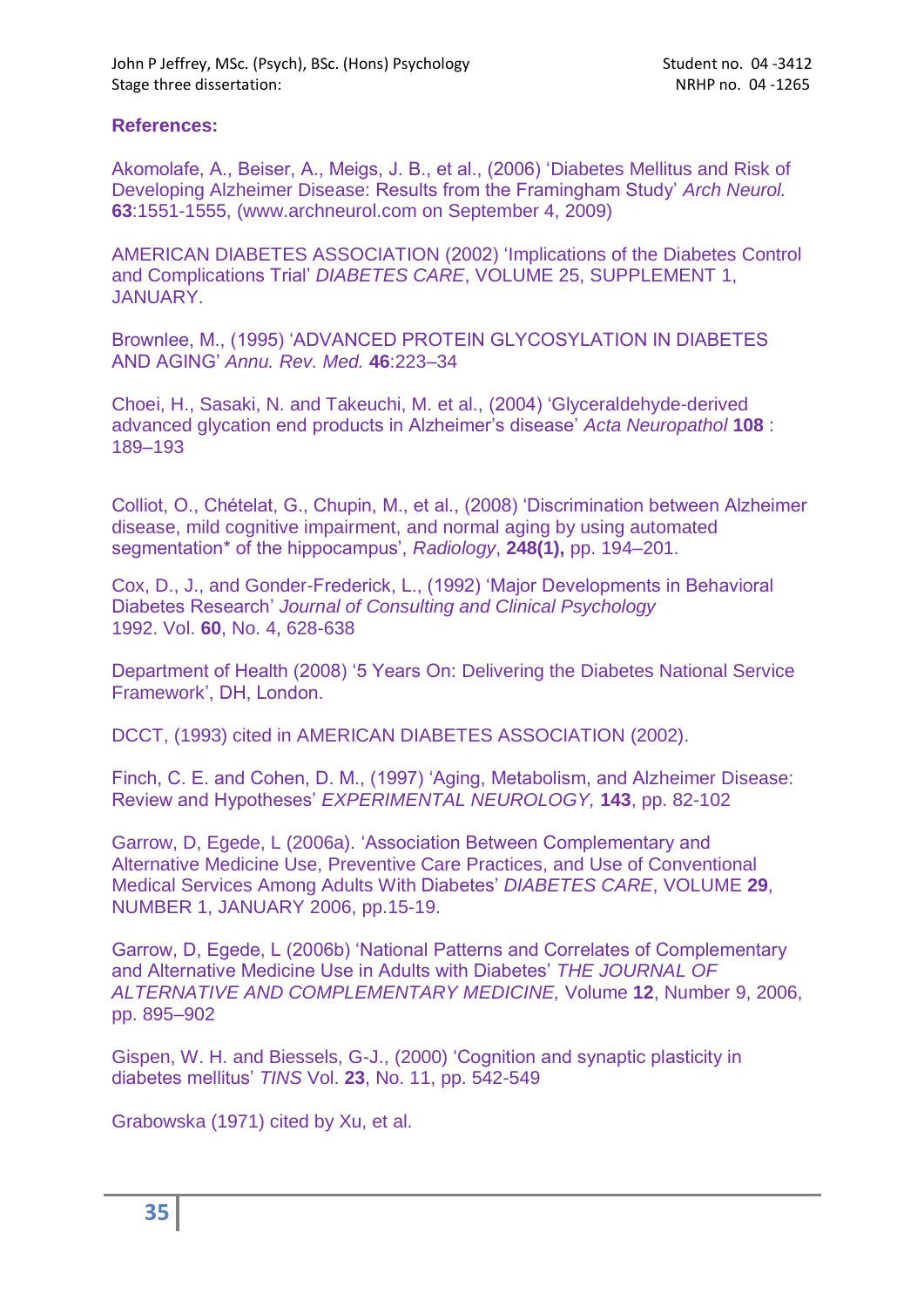John P Jeffrey, MSc. (Psych), BSc. (Hons) Psychology Student no. 04 -3412 Stage three dissertation: NRHP no. 04 -1265

HASSING, L. B., GRANT, M. D., HOFER, S. M., et al., (2004) "Type 2 diabetes mellitus contributes to cognitive decline in old age: A longitudinal population-based study" *Journal of the International Neuropsychological Society* (2004), **10**, 599–607

Jauhiainen, A.M., Pihlajamäki, M., Tervo, S., Niskanen, E., et al., (2008) "Discriminating accuracy of medial temporal lobe volumetry and fMRI in mild cognitive impairment", *Hippocampus,* **19**, pp.166–175.

Leibson et al., in press, cited in Finch and Cohen 1997, pp.87

Lind, Larson et al., (2006) cited in Nilsson (2006) pp.309

Morris, J. C. (1999) "Is Alzheimer"s disease inevitable with age?", *Journal of Clinical Investigation*, **104**(9), pp. 1171-73.

National Service Framework for Diabetes NSF(2003) [http://www.dh.gov.uk/en/Publicationsandstatistics/Publications/PublicationsPolicyAn](http://www.dh.gov.uk/en/Publicationsandstatistics/Publications/PublicationsPolicyAndGuidance/DH_4002951) [dGuidance/DH\\_4002951](http://www.dh.gov.uk/en/Publicationsandstatistics/Publications/PublicationsPolicyAndGuidance/DH_4002951) [29.09.09]

NDDG, <http://www2.niddk.nih.gov/AboutNIDDK/Organization/Divisions/DEM/DEMnddg.htm> [29.09.09]

Nice (2002)<http://www.nice.org.uk/>

Nilsson, L-G, (2006), "Memory Processes, Aging, Cognitive Decline, and Neurodegenerative Diseases" *European Psychologist*; Vol. **11(4)**:304–311

Nilsson, Wahlin, Fastbom, and Nilsson (2002), cited in Nilsson (2006) pp.308.

Nilsson, Wahlin, and Nilsson (2005), cited in Nilsson (2006) pp.308.

Ott, A., Stolk, R.P., Hofman, A., van Harskamp, F., Grobbee, D.E., Breteler, M. M. B., (1996) "Association of diabetes mellitus and dementia: The Rotterdam Study" *Diabetologia* **39**: 1392–1397

[Ott, A.,](http://www.scopus.com.libezproxy.open.ac.uk/search/submit/author.url?author=Ott%2c+A.&origin=resultslist&authorId=7102503201&src=s) [Stolk](http://www.scopus.com.libezproxy.open.ac.uk/search/submit/author.url?author=Stolk%2c+R.P.&origin=resultslist&authorId=7007162519&src=s)

, R.P., [Van Harskamp, F.,](http://www.scopus.com.libezproxy.open.ac.uk/search/submit/author.url?author=Stolk%2c+R.P.&origin=resultslist&authorId=7007162519&src=s) et al., [\(1999\) abstract: "Diabetes mellitus and the risk of](http://www.scopus.com.libezproxy.open.ac.uk/search/submit/author.url?author=Stolk%2c+R.P.&origin=resultslist&authorId=7007162519&src=s)  [dementia: The Rotterdam Study"](http://www.scopus.com.libezproxy.open.ac.uk/search/submit/author.url?author=Stolk%2c+R.P.&origin=resultslist&authorId=7007162519&src=s) *Neurology* **53** (9), pp. 1937-1942 [Pilkington, K., Stenhouse, E., Kirkwood, G.,](http://www.scopus.com.libezproxy.open.ac.uk/search/submit/author.url?author=Van+Harskamp%2c+F.&origin=resultslist&authorId=7003429474&src=s) Richardson, J. (2007). "Diabetes and [complementary therapies:mapping the evidence"](http://www.scopus.com.libezproxy.open.ac.uk/search/submit/author.url?author=Van+Harskamp%2c+F.&origin=resultslist&authorId=7003429474&src=s) *Pract Diab Int* September 2007 Vol. **24** [No. 7\)](http://www.scopus.com.libezproxy.open.ac.uk/search/submit/author.url?author=Van+Harskamp%2c+F.&origin=resultslist&authorId=7003429474&src=s)

[Pirart, J., \(1978\) cited in Gispen & Biessels pp.542](http://www.scopus.com.libezproxy.open.ac.uk/search/submit/author.url?author=Van+Harskamp%2c+F.&origin=resultslist&authorId=7003429474&src=s) 

[Ratner, Gross, Casas, and Castells \(1990\) abstract: "A hypnotherapeutic approach](http://www.scopus.com.libezproxy.open.ac.uk/search/submit/author.url?author=Van+Harskamp%2c+F.&origin=resultslist&authorId=7003429474&src=s)  [to the improvement of compliance in adolescent diabetics"](http://www.scopus.com.libezproxy.open.ac.uk/search/submit/author.url?author=Van+Harskamp%2c+F.&origin=resultslist&authorId=7003429474&src=s) *American Journal of Clinical Hypnosis*[, Vol 32\(3\), Jan, 1990. pp. 154-159.](http://www.scopus.com.libezproxy.open.ac.uk/search/submit/author.url?author=Van+Harskamp%2c+F.&origin=resultslist&authorId=7003429474&src=s) [Journal Article] [Rodriguez et al., \(2002\) cited by Schmidt et al., \(2004\) pp.690](http://www.scopus.com.libezproxy.open.ac.uk/search/submit/author.url?author=Van+Harskamp%2c+F.&origin=resultslist&authorId=7003429474&src=s) [Rubin et al. \(1990\), cited Cox et al., pp. 630](http://www.scopus.com.libezproxy.open.ac.uk/search/submit/author.url?author=Van+Harskamp%2c+F.&origin=resultslist&authorId=7003429474&src=s)